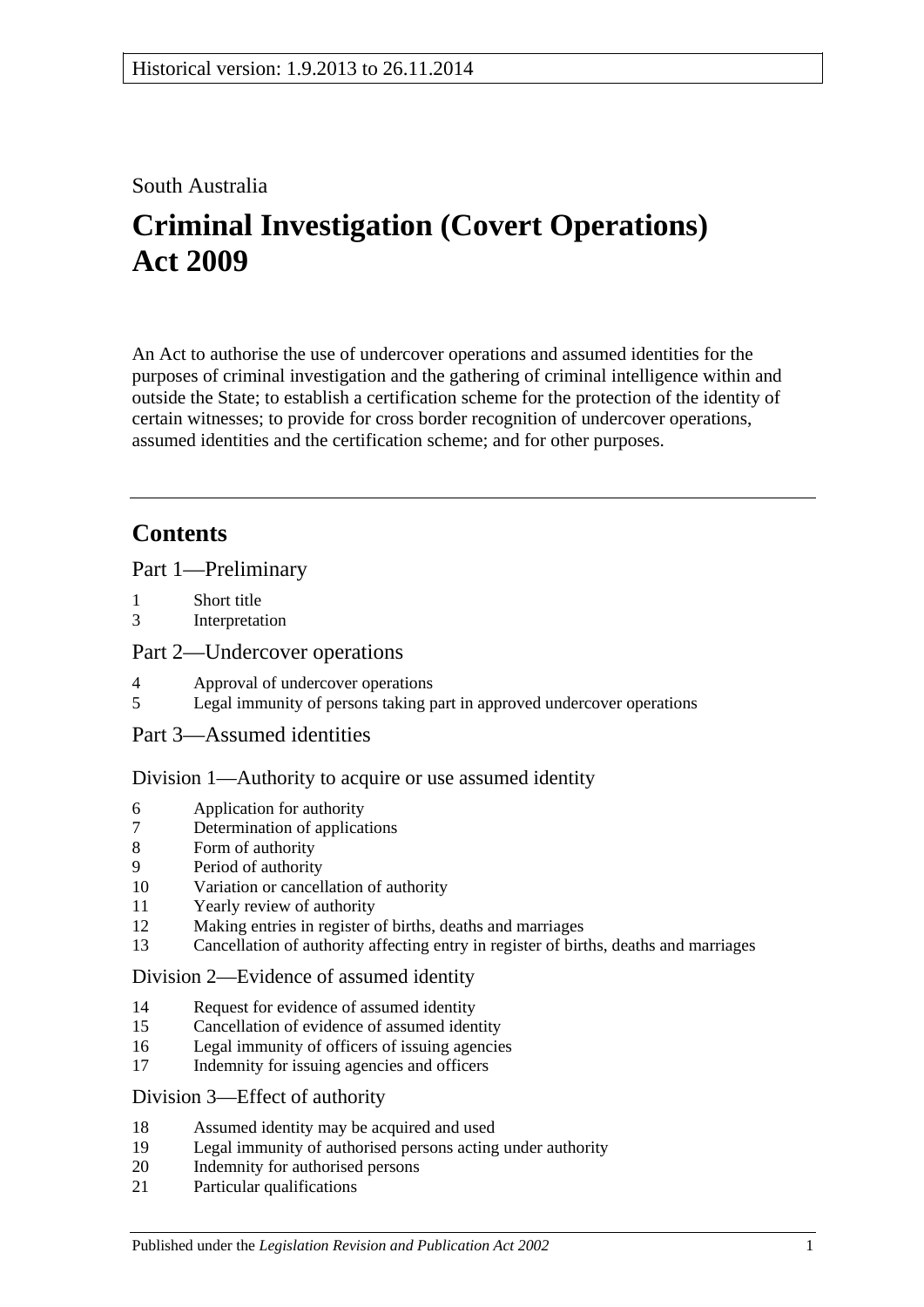[Effect of being unaware of variation or cancellation of authority](#page-14-1)

#### [Division 4—Mutual recognition](#page-14-2)

- [Requests to participating jurisdiction for evidence of assumed identity](#page-14-3)
- [Requests from participating jurisdiction for evidence of assumed identity](#page-15-0)

#### [Division 5—Compliance and monitoring](#page-15-1)

- [Misuse of assumed identity](#page-15-2)
- [Disclosing information about assumed identity](#page-16-0)
- [Record keeping](#page-16-1)
- [Audit of records](#page-17-0)

#### [Division 6—Delegation](#page-17-1)

[Delegation](#page-17-2)

#### [Part 4—Witness identity protection](#page-18-0)

#### [Division 1—Interpretation](#page-18-1)

[Interpretation](#page-18-2)

#### [Division 2—Witness identity protection certificates for local operatives](#page-18-3)

- [Chief officer may give witness identity protection certificate to local operative](#page-18-4)
- [Protection of decision to give witness identity protection certificate](#page-19-0)
- [Form of witness identity protection certificate](#page-20-0)
- [Cancellation of witness identity protection certificate](#page-20-1)
- [Permission to give information disclosing operative's identity etc](#page-21-0)

#### [Division 3—Use of witness identity protection certificates in proceedings](#page-21-1)

- [Application and interpretation of Division](#page-21-2)
- [Filing and effect of filing of witness identity protection certificate in court](#page-21-3)
- [Orders to protect operative's identity etc](#page-23-0)
- [Directions to jury](#page-23-1)
- [Application for disclosure of operative's identity etc in proceedings](#page-23-2)
- [Offences](#page-24-0)

#### [Division 4—Delegation](#page-25-0)

#### [Delegation](#page-25-1)

## [Part 5—Application of Act to approvals, authorities or certificates under](#page-26-0)  [corresponding laws](#page-26-0)

- [Application of Act to approvals under corresponding laws](#page-26-1)
- [Application of Act to authorities under corresponding laws](#page-26-2)
- [Application of Act to witness identity protection certificates under corresponding laws](#page-26-3)

#### [Part 6—Miscellaneous](#page-26-4)

- *State Records Act 1997* and *[Freedom of Information Act](#page-26-5) 1991* not to apply
- [Annual report](#page-27-0)
- [Regulations](#page-28-0)

## [Schedule 1—Transitional provisions](#page-28-1)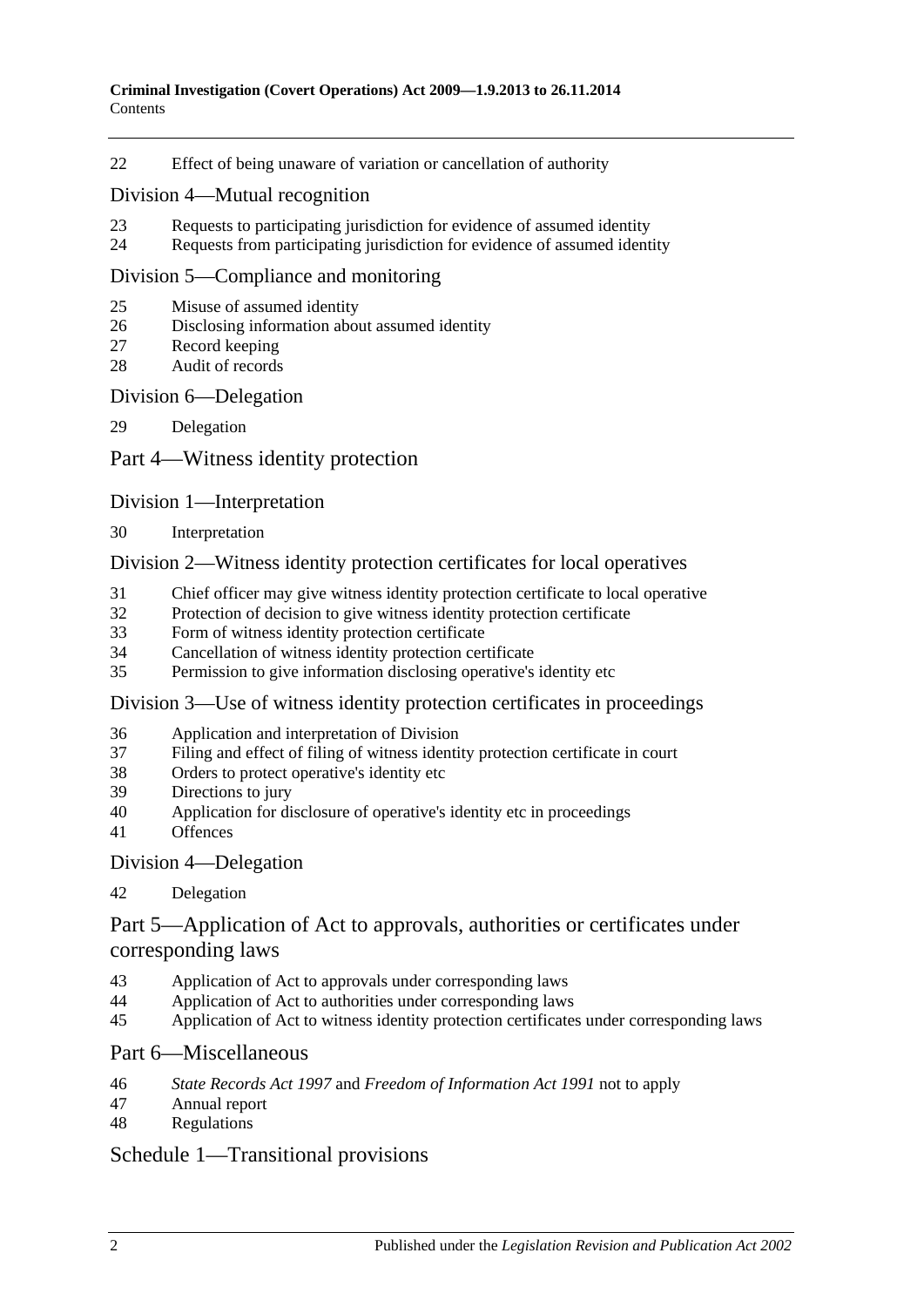Part 1—Interpretation

1 [Interpretation](#page-28-2)

### Part 3—Transitional provisions

- 3 [Approved undercover operations](#page-28-3)
- 4 [Assumed identities](#page-28-4)
- 5 [Witness identity protection](#page-29-0)

[Legislative history](#page-30-0)

## <span id="page-2-0"></span>**The Parliament of South Australia enacts as follows:**

# **Part 1—Preliminary**

#### <span id="page-2-1"></span>**1—Short title**

This Act may be cited as the *Criminal Investigation (Covert Operations) Act 2009*.

## <span id="page-2-2"></span>**3—Interpretation**

(1) In this Act, unless the contrary intention appears—

*acquire* an assumed identity, means acquire evidence of the identity, and includes taking steps towards acquiring evidence of the identity;

#### *agency* means—

- (a) an issuing agency; or
- (b) a law enforcement agency,

as the case requires;

*approval* means an approval under [Part 2;](#page-6-0)

#### *approved undercover operations* means—

- (a) undercover operations approved under [Part 2;](#page-6-0) or
- (b) undercover operations approved—
	- (i) under the repealed Act; or
	- (ii) by a law enforcement authority before the commencement of the repealed Act that are of a type that could reasonably have been approved under the repealed Act if the repealed Act had been in force when the operations commenced;

*assumed identity*—see [Part 3;](#page-8-0)

*assumed name*—

- (a) of a local operative—has the meaning given in section  $33(1)(d)(i)$ ;
- (b) of an interstate operative—means the name (if any) stated in the interstate witness identity protection certificate as the interstate operative's assumed name;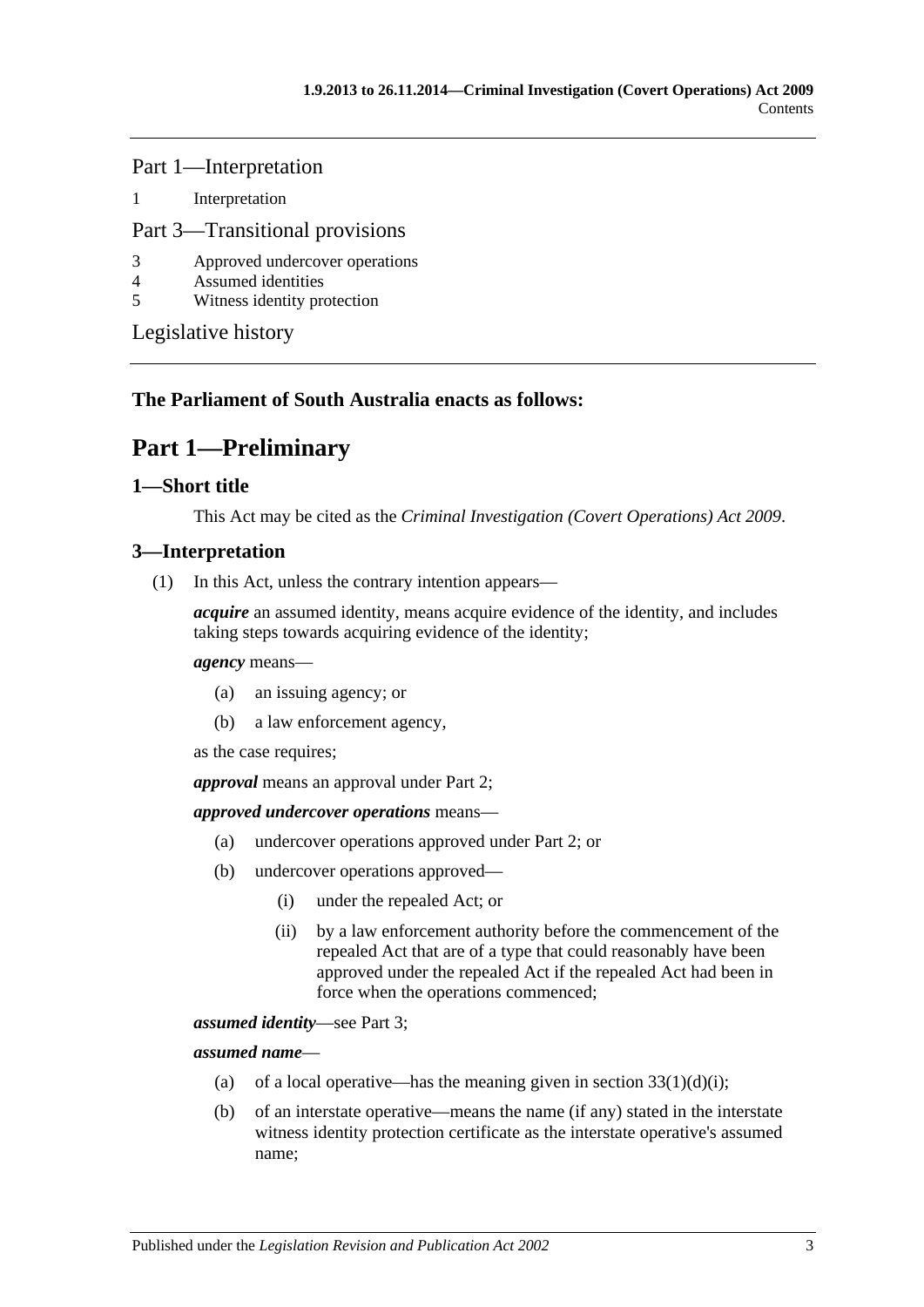*authorised civilian* means a person (other than a law enforcement officer) who is authorised under an authority to acquire or use an assumed identity;

*authorised officer* means a law enforcement officer who is authorised under an authority to acquire or use an assumed identity;

*authorised participant* in approved undercover operations means—

- (a) a person authorised under the terms of the approval to take part in the operations; or
- (b) in the case of operations that began before the commencement of [Part 2](#page-6-0) but after the commencement of the repealed Act—a person authorised under the terms of an approval under the repealed Act to take part in the operations; or
- (c) in the case of operations that began before the commencement of the repealed Act—a person authorised by a law enforcement authority to take part in the operations;

*authorised person* means—

- (a) an authorised civilian; or
- (b) an authorised officer;

*authority* means an authority under [Part 3;](#page-8-0)

#### *chief officer*—

- (a) of a law enforcement agency—
	- (i) in relation to SA Police—means the Commissioner of Police;
	- (ii) in relation to the Australian Crime Commission—means the Chief Executive Officer of the Australian Crime Commission;
	- (iii) in relation to the Independent Commissioner Against Corruption—means the Independent Commissioner Against Corruption;
- (b) of an issuing agency—means the chief executive officer (however described) of the agency;

*conduct* includes any act or omission;

*corresponding approval* means an approval under a corresponding law approving undercover operations;

*corresponding authority* means—

- (a) an authority under a corresponding law to acquire or use an assumed identity in this State; or
- (b) an authority under a corresponding law to request the production of evidence of an assumed identity;

*corresponding law* means a law of another jurisdiction declared by the regulations to correspond to this Act, or to a Part (or Parts) of this Act;

*court* includes a tribunal or body or person invested by law with judicial or quasi-judicial powers, or with authority to make an inquiry or to receive evidence;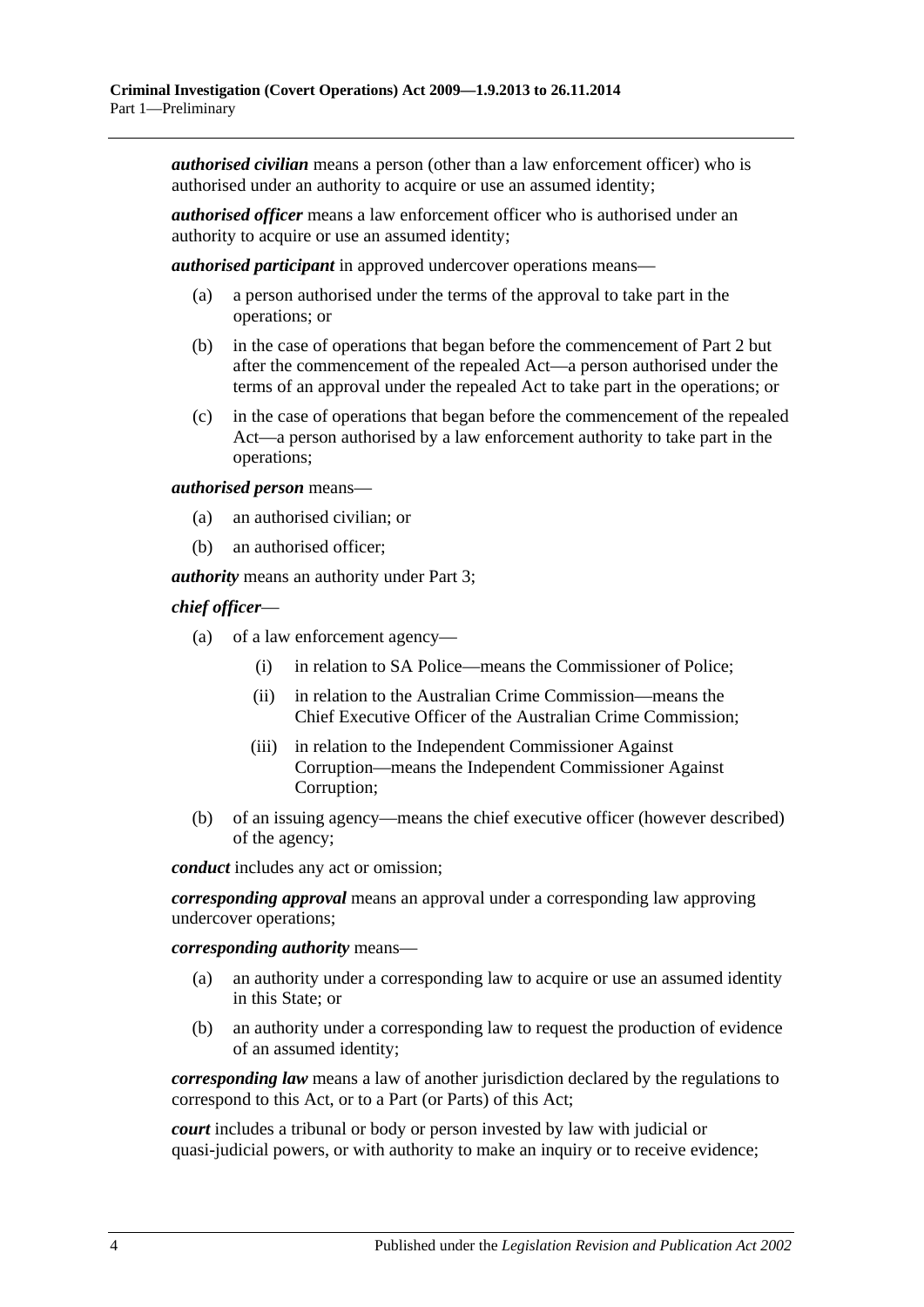*court name* for an operative (whether a local or an interstate operative) in relation to proceedings, means a name, other than the operative's real name, or code used to identify the operative in the proceedings;

*criminal activity* means conduct that involves the commission of an offence by 1 or more persons;

*doing* a thing includes failing to do the thing;

*evidence* of identity, means a document or other thing that evidences or indicates, or can be used to evidence or indicate, a person's identity or an aspect of a person's identity;

*false representation* does not include a representation made under an authority under this Act;

*government issuing agency*, in relation to an authority, means any of the following named in the authority that issues evidence of identity:

- (a) a person or body (whether incorporated or not) that performs any function of the government of this State;
- (b) a person or body (whether incorporated or not) prescribed by the regulations for the purposes of this definition;

*interstate operative* means a person in respect of whom an interstate witness identity protection certificate is in force;

*interstate witness identity protection certificate* means a certificate given under a provision of a corresponding law that corresponds to [section](#page-18-4) 31;

*investigation* means an investigation in relation to criminal activity, including an investigation extending beyond this State;

*issuing agency* means—

- (a) a government issuing agency; or
- (b) a non-government issuing agency;

*jurisdiction* means the Commonwealth or a State or Territory of the Commonwealth;

#### *law enforcement agency* means—

- (a) SA Police; or
- (b) the Australian Crime Commission; or
- (c) the Independent Commissioner Against Corruption;

#### *law enforcement officer* means—

- (a) in relation to SA Police—a police officer or a police officer (however described) of another jurisdiction seconded to SA Police; or
- (b) in relation to the Australian Crime Commission—a member of staff of the Australian Crime Commission or a person seconded to the Australian Crime Commission; or
- (c) in relation to the Independent Commissioner Against Corruption—an investigator under the *[Independent Commissioner Against Corruption](http://www.legislation.sa.gov.au/index.aspx?action=legref&type=act&legtitle=Independent%20Commissioner%20Against%20Corruption%20Act%202012)  Act [2012](http://www.legislation.sa.gov.au/index.aspx?action=legref&type=act&legtitle=Independent%20Commissioner%20Against%20Corruption%20Act%202012)*;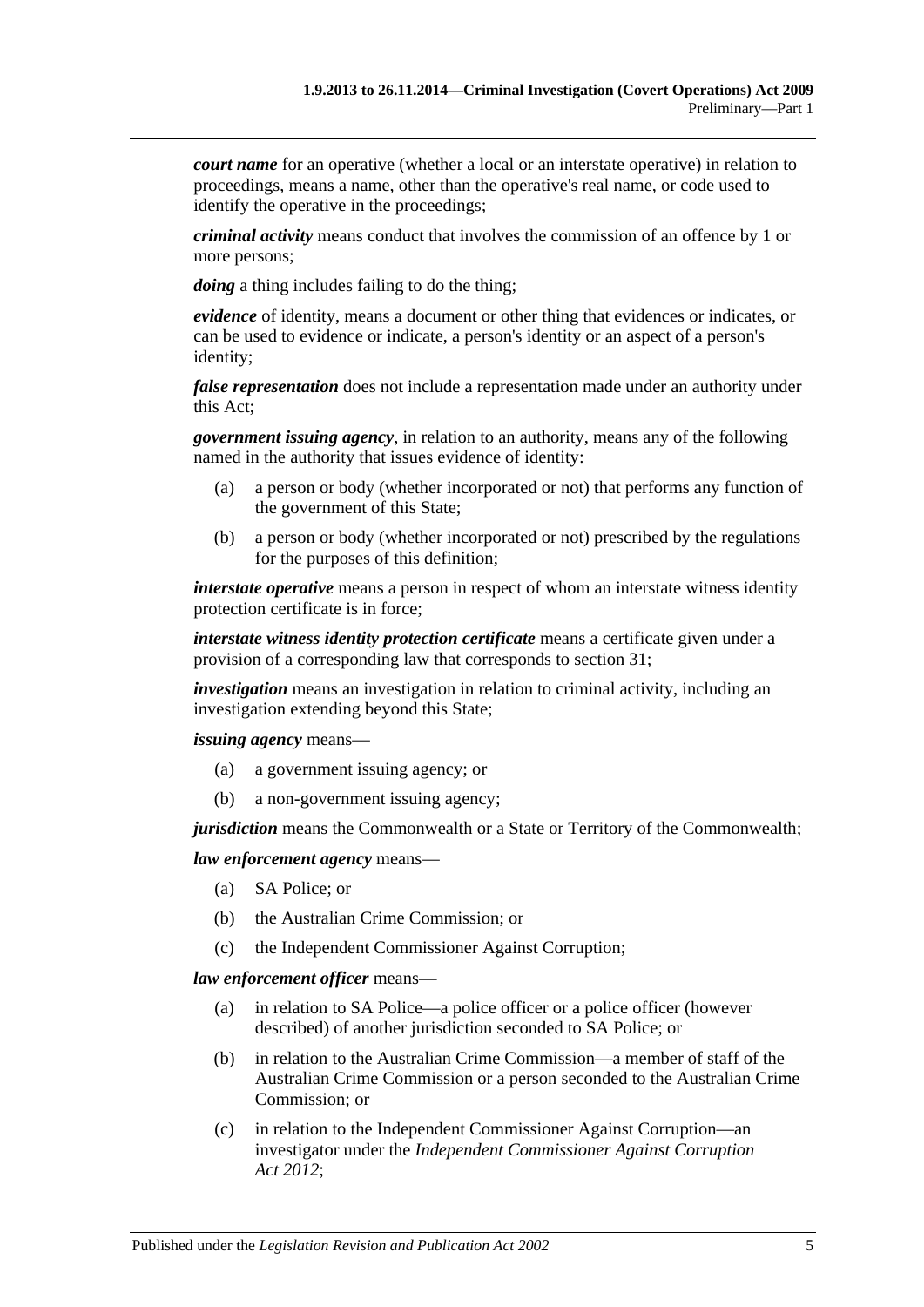*local operative* means a person who is or was—

- (a) an authorised participant under [Part 2;](#page-6-0) or
- (b) an authorised person under [Part 3;](#page-8-0)

*non-government issuing agency*, in relation to an authority, means a person, body or entity (other than a government issuing agency) named in the authority that issues evidence of identity;

*officer* of an agency includes a person employed or engaged in the agency;

*operative* means—

- (a) an interstate operative; or
- (b) a local operative,

as the case requires;

*participating jurisdiction* means a jurisdiction in which a corresponding law is in force;

<span id="page-5-0"></span>*party* to proceedings means—

- (a) in relation to criminal proceedings—the prosecutor and each accused person;
- (b) in relation to civil proceedings—each person who is a party to the proceedings;
- <span id="page-5-1"></span>(c) in relation to any other proceedings—each person who may appear or give evidence in the proceedings;

*presiding officer*, in relation to proceedings, means the person constituting the court, or presiding over the court, in the proceedings;

*proceedings* means any criminal, civil or other proceeding or inquiry, reference or examination in which, by law or consent of parties, evidence is or may be given, and includes an arbitration;

*professional misconduct* means misconduct or a breach of discipline—

- (a) under the *[Police Act](http://www.legislation.sa.gov.au/index.aspx?action=legref&type=act&legtitle=Police%20Act%201998) 1998*; or
- (b) under a law of another jurisdiction that corresponds to the *[Police Act](http://www.legislation.sa.gov.au/index.aspx?action=legref&type=act&legtitle=Police%20Act%201998) 1998*; or
- (c) under a law of the Commonwealth that governs the conduct of members of staff of the Australian Crime Commission,

but does not mean misconduct or a breach of discipline—

- (d) that constitutes minor misconduct, or is the subject of an informal inquiry only, under the *[Police Act](http://www.legislation.sa.gov.au/index.aspx?action=legref&type=act&legtitle=Police%20Act%201998) 1998*; or
- (e) that constitutes minor misconduct (however referred to), or is the subject of an informal inquiry only, under any of the laws referred to in [paragraph](#page-5-0) (b) or  $(c)$ :

*repealed Act* means the *Criminal [Law \(Undercover Operations\) Act](http://www.legislation.sa.gov.au/index.aspx?action=legref&type=act&legtitle=Criminal%20Law%20(Undercover%20Operations)%20Act%201995) 1995* repealed under [Schedule 1;](#page-28-1)

*SA Police* means South Australia Police;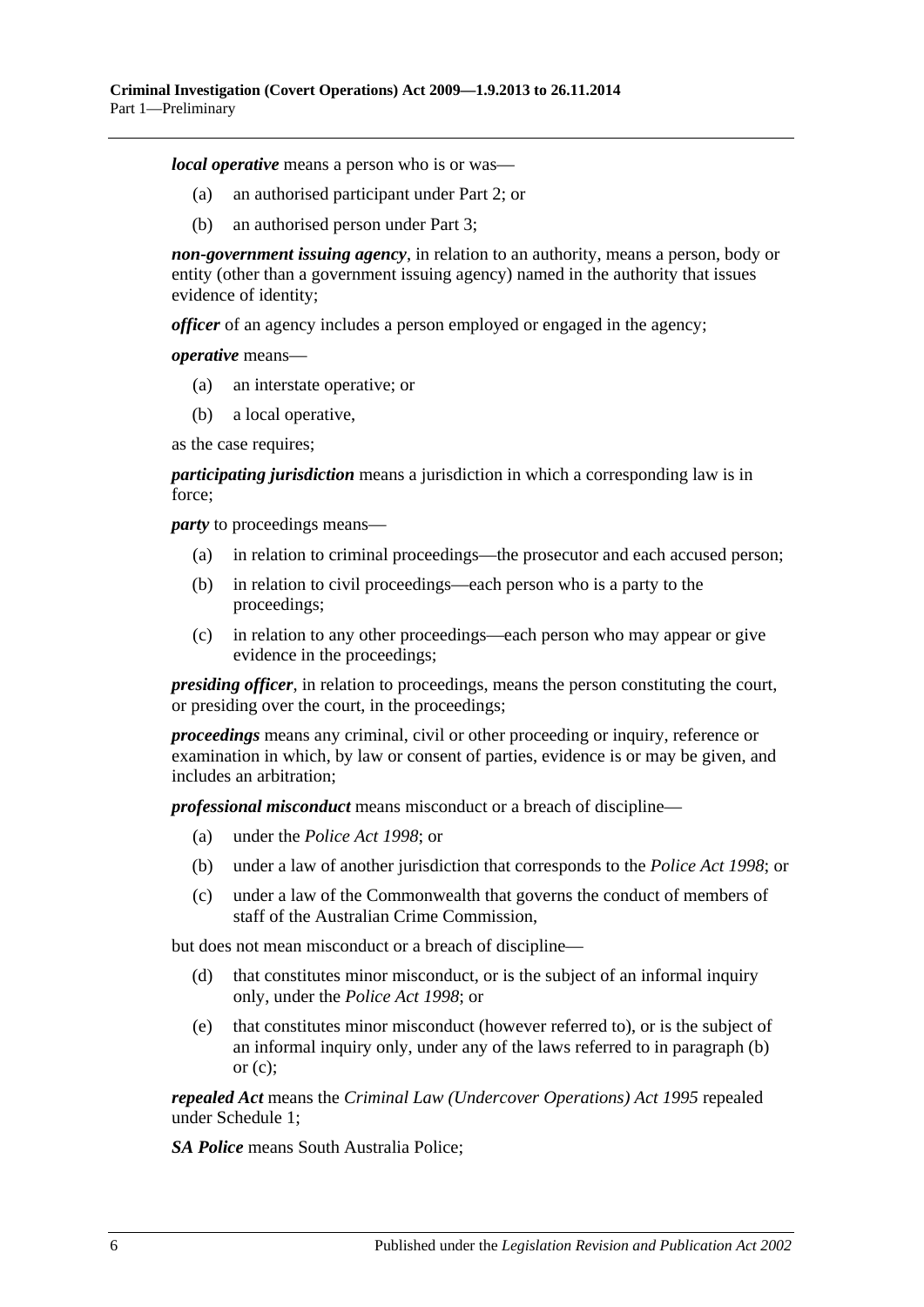*serious criminal behaviour* means behaviour involving the commission of—

- (a) an indictable offence; or
- (b) an offence against the *[Controlled Substances Act](http://www.legislation.sa.gov.au/index.aspx?action=legref&type=act&legtitle=Controlled%20Substances%20Act%201984) 1984*; or
- (c) an offence against section 52, 53, 72 or 74 of the *[Fisheries Management](http://www.legislation.sa.gov.au/index.aspx?action=legref&type=act&legtitle=Fisheries%20Management%20Act%202007)  Act [2007](http://www.legislation.sa.gov.au/index.aspx?action=legref&type=act&legtitle=Fisheries%20Management%20Act%202007)*; or
- (d) an offence against section 63 or 75 of the *[Lottery and Gaming Act](http://www.legislation.sa.gov.au/index.aspx?action=legref&type=act&legtitle=Lottery%20and%20Gaming%20Act%201936) 1936*; or
- (e) an offence against section 47(1), (2) or (4), 48(1), 48A(1), 51(1) or 60(1) of the *[National Parks and Wildlife Act](http://www.legislation.sa.gov.au/index.aspx?action=legref&type=act&legtitle=National%20Parks%20and%20Wildlife%20Act%201972) 1972*;

*supervisor* of an authorised civilian means the law enforcement officer who supervises, or is to supervise, the acquisition or use of an assumed identity by the authorised civilian;

*undercover operations* means operations (which may include conduct that is apart from this Act illegal) of which the intended purpose is to provide persons engaging or about to engage in serious criminal behaviour an opportunity to—

- (a) manifest that behaviour; or
- (b) provide other evidence of that behaviour;

*use* an assumed identity, includes representing (whether expressly or impliedly, or by saying or doing something) the identity to be real when it is not;

*witness identity protection certificate* means a certificate given under [section](#page-18-4) 31 in respect of a local operative in relation to proceedings.

- (2) For the purposes of this Act, a person is reckless about whether or not an act has been done if—
	- (a) the person is aware of a substantial risk that the act has been done; and
	- (b) having regard to the circumstances known to the person, it is unjustifiable to take the risk.

# <span id="page-6-0"></span>**Part 2—Undercover operations**

#### <span id="page-6-1"></span>**4—Approval of undercover operations**

- (1) A senior police officer may approve undercover operations for the purpose of gathering evidence of serious criminal behaviour.
- (2) An approval may not be given unless the senior police officer—
	- (a) suspects, on reasonable grounds, that persons (whose identity may—but need not—be known to the officer) have engaged, are engaging or are about to engage in serious criminal behaviour of the kind to which the proposed undercover operations relate; and
	- (b) is satisfied on reasonable grounds that the ambit of the proposed undercover operations is not more extensive than could reasonably be justified in view of the nature and extent of the suspected serious criminal behaviour; and
	- (c) is satisfied on reasonable grounds that the means are proportionate to the end; that is, that the proposed undercover operations are justified by the social harm of the serious criminal behaviour against which they are directed; and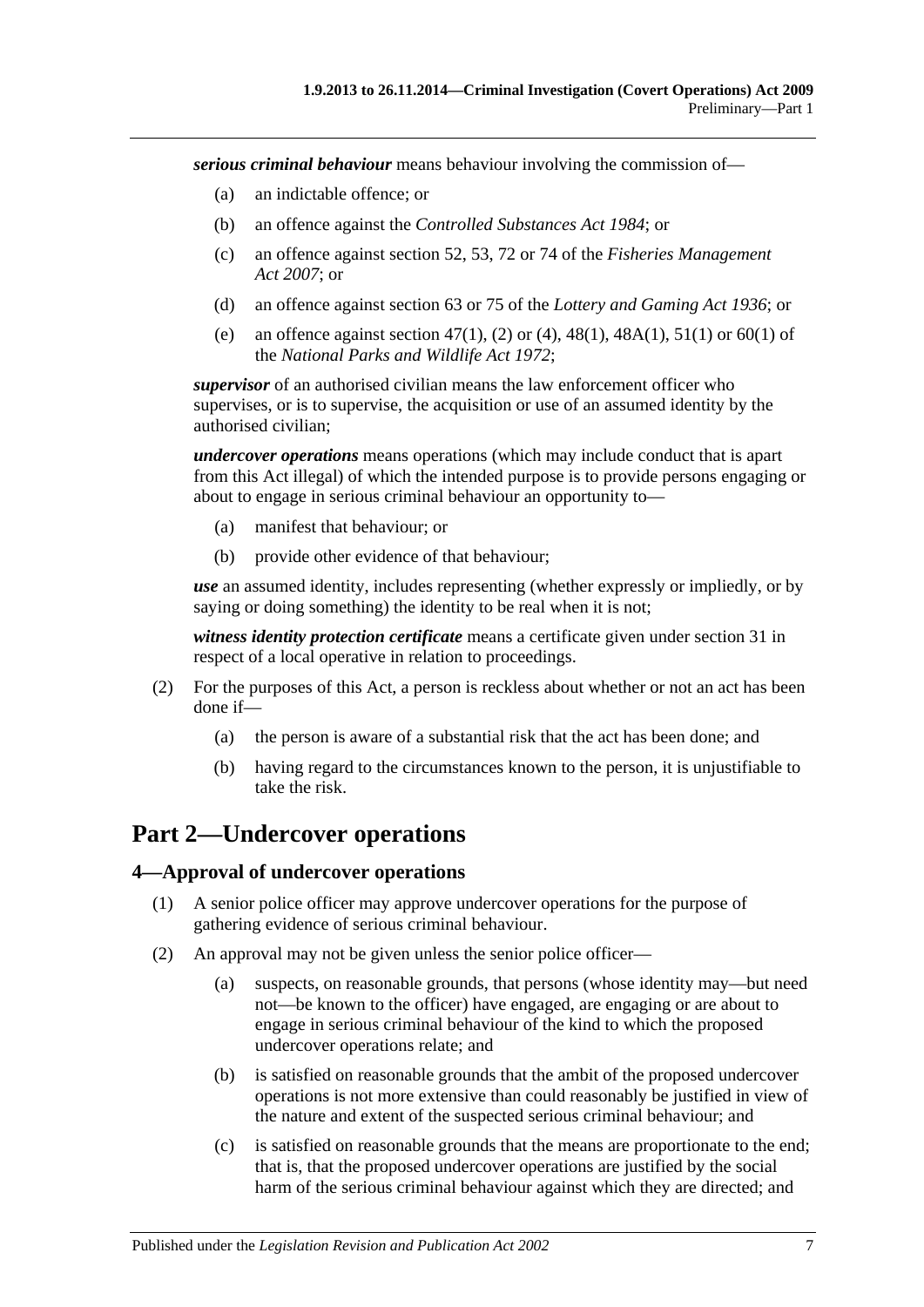- (d) is satisfied on reasonable grounds that the undercover operations are properly designed to provide persons who have engaged, or are engaging or about to engage, in serious criminal behaviour an opportunity—
	- (i) to manifest that behaviour; or
	- (ii) to provide other evidence of that behaviour,

without undue risk that persons without a predisposition to serious criminal behaviour will be encouraged into serious criminal behaviour that they would otherwise have avoided.

- (3) Before giving approval, the senior police officer must consider whether approval for similar operations has previously been sought, and, if sought and refused, the reasons for that refusal.
- (4) The approval must—
	- (a) be in writing; and
	- (b) be signed by the senior police officer giving the approval; and
	- (c) specify—
		- (i) the date and time of the signing, and the time from which the approval takes effect (which may be contemporaneous with or later than the time of signing but cannot be earlier); and
		- (ii) the persons who are authorised to participate in the operations; and
		- (iii) the nature of the conduct in which the participants are authorised to engage; and
		- (iv) a period (not exceeding 3 months) for which the approval is given.
- (5) A senior police officer may renew, from time to time, an approval for 1 or more further periods.
- (6) A senior police officer must, within 14 days after giving or renewing an approval, cause a copy of the instrument of approval or renewal to be given to the Attorney-General.
- (7) In this section—

*senior police officer* means a police officer of or above the rank of Superintendent.

#### <span id="page-7-0"></span>**5—Legal immunity of persons taking part in approved undercover operations**

- (1) Despite any other law, an authorised participant in approved undercover operations incurs no criminal liability by taking part in undercover operations in accordance with the terms of the approval.
- (2) This section operates both prospectively and retrospectively.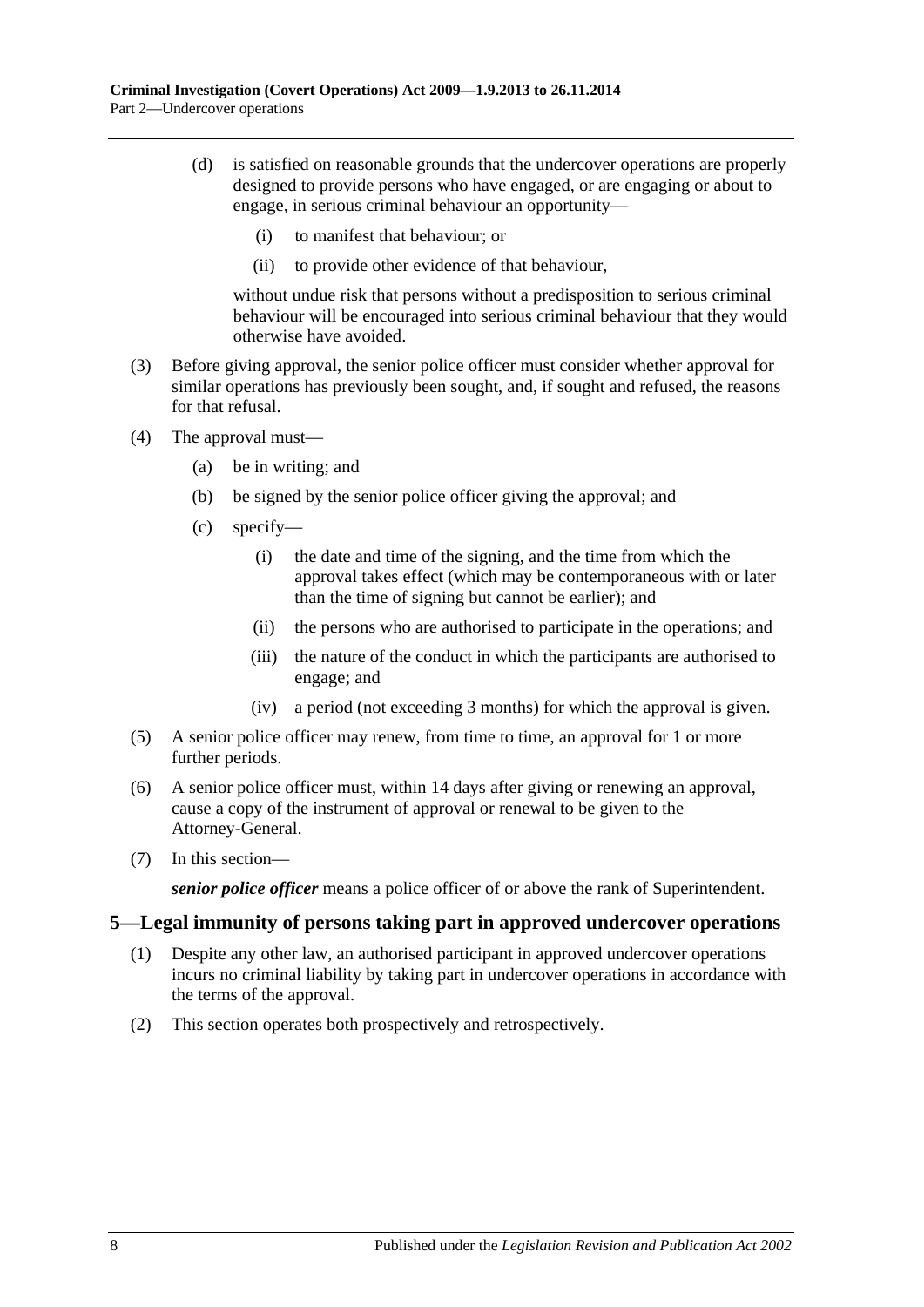# <span id="page-8-0"></span>**Part 3—Assumed identities**

## <span id="page-8-1"></span>**Division 1—Authority to acquire or use assumed identity**

## <span id="page-8-2"></span>**6—Application for authority**

- (1) A law enforcement officer of a law enforcement agency may apply to the chief officer of the law enforcement agency for an authority for the law enforcement officer, or another person, to do either or both of the following:
	- (a) acquire an assumed identity;
	- (b) use an assumed identity.
- (2) A separate application must be made in respect of each assumed identity to be acquired or used.
- (3) An application—
	- (a) must be in writing in the form approved by the chief officer; and
	- (b) must contain the following information:
		- (i) the name of the applicant;
		- (ii) the name of the person to be authorised to acquire or use an assumed identity (if not the applicant);
		- (iii) if the person to be authorised is not a law enforcement officer—the name and rank or position of the person proposed to be appointed as supervisor and an explanation of why it is necessary for a person who is not a law enforcement officer to acquire or use the assumed identity;
		- (iv) details of the proposed assumed identity;
		- (v) reasons for the need to acquire or use an assumed identity;
		- (vi) to the extent known—details of the investigation or intelligence gathering exercise in which the assumed identity will be used;
		- (vii) details of the issuing agencies (if any) and the types of evidence to be issued by them;
		- (viii) details of any application to be made for an order under [section](#page-11-0) 12 in respect of the assumed identity.
- (4) An applicant must provide the chief officer with any other information required by the chief officer for the purposes of determining the application.

## <span id="page-8-3"></span>**7—Determination of applications**

(1) The chief officer of a law enforcement agency may, on application under [section](#page-8-2) 6 for an authority, grant the authority subject to such conditions as the chief officer thinks fit.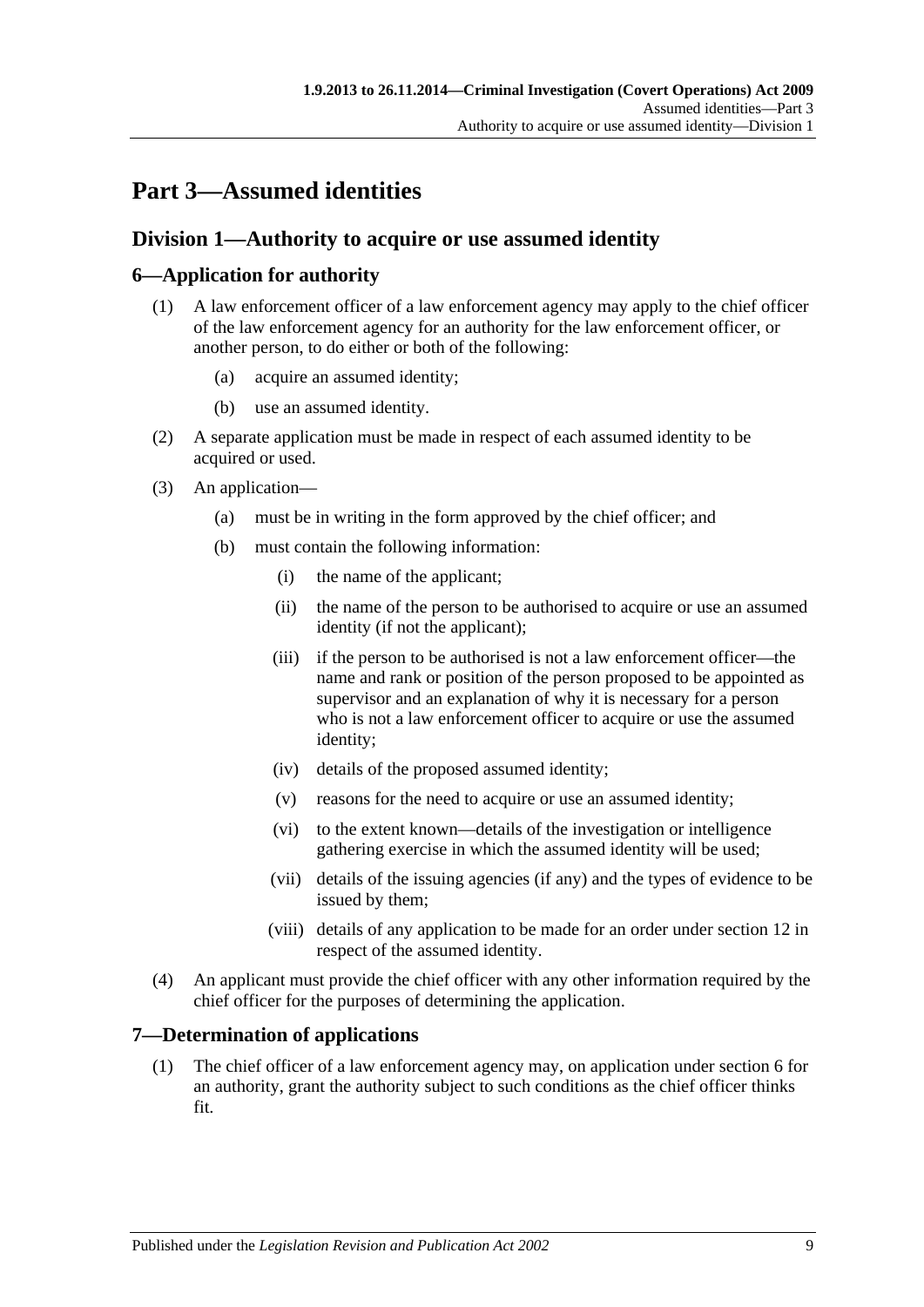- (2) The chief officer may not grant any such authority unless satisfied on reasonable grounds—
	- (a) that the assumed identity is necessary for the purposes of an investigation or intelligence gathering in relation to criminal activity; and
	- (b) that the risk of abuse of the assumed identity by the authorised person is minimal; and
	- (c) if the application is for authorisation of an assumed identity for a person who is not a law enforcement officer—that it would be impossible or impracticable in the circumstances to authorise the acquisition or use (or both) of the assumed identity by a law enforcement officer for the purpose sought.
- <span id="page-9-1"></span>(3) If an authority is granted in respect of an authorised civilian, the chief officer must appoint a law enforcement officer of the agency to supervise the acquisition or use (or both) of the assumed identity by the authorised civilian.
- (4) A law enforcement officer appointed as supervisor under [subsection](#page-9-1) (3) must be—
	- (a) in the case of SA Police—of or above the rank of Sergeant;
	- (b) in the case of the Australian Crime Commission—of or above the rank of Senior Investigator.
- (5) An authority may also authorise any 1 or more of the following:
	- (a) an application for an order for an entry in a register of births, deaths or marriages under [section](#page-11-0) 12 or a corresponding law;
	- (b) a request under [section](#page-12-1) 14 or [23;](#page-14-3)
	- (c) the use of an assumed identity in a participating jurisdiction.
- (6) A separate authority is required for each assumed identity.

## <span id="page-9-0"></span>**8—Form of authority**

An authority must—

- (a) be in writing in the form approved by the chief officer of the law enforcement agency granting the authority; and
- (b) be signed by the person granting the authority; and
- (c) specify—
	- (i) the name of the person granting the authority;
	- (ii) the date on which the authority comes into effect;
	- (iii) details of the assumed identity authorised;
	- (iv) details of evidence of the assumed identity that may be acquired under the authority;
	- (v) the conditions (if any) to which the authority is subject;
	- (vi) the reason why the authority is granted;
	- (vii) if the authority relates to an authorised officer—the name of the authorised officer;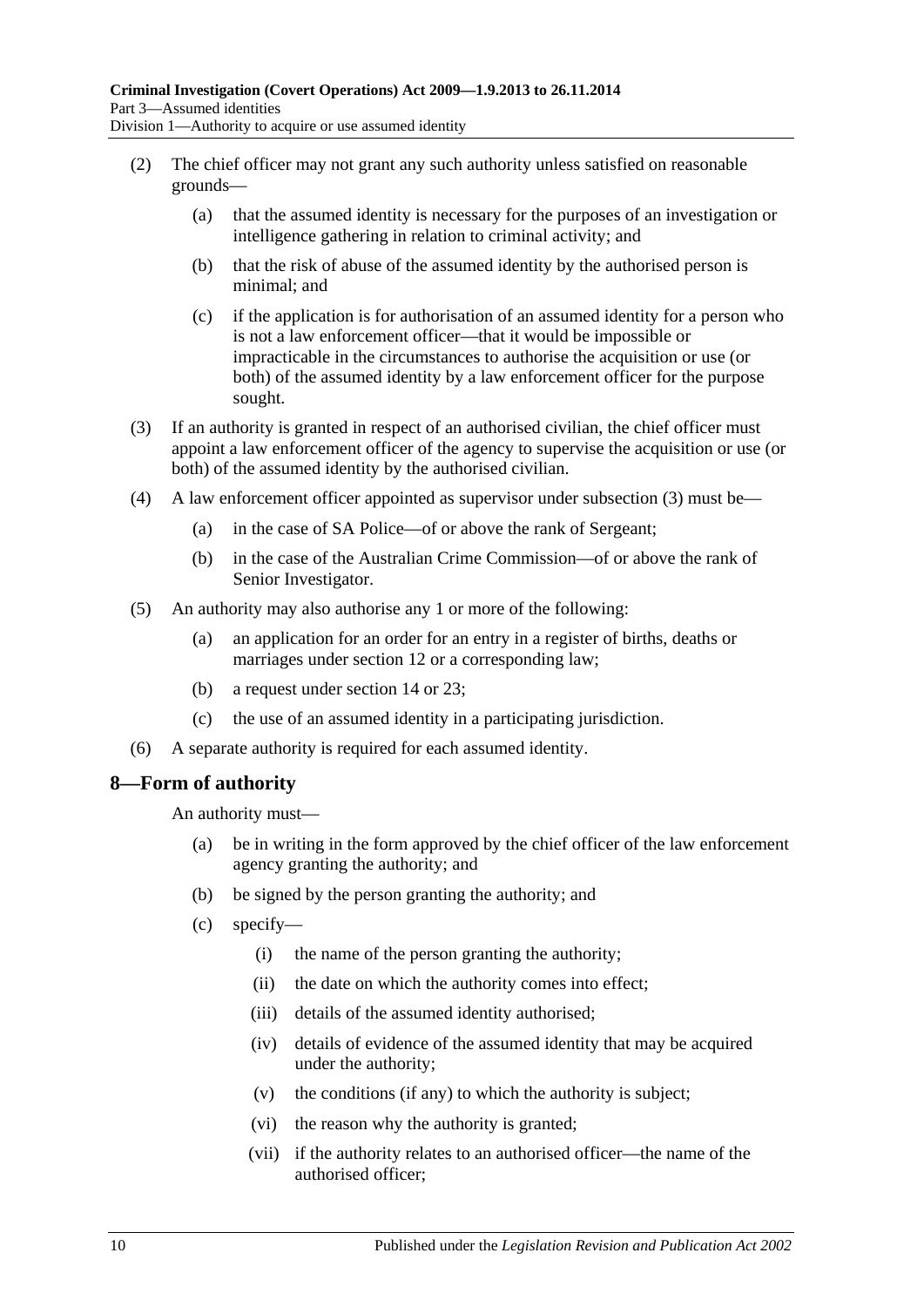- (viii) if the authority relates to an authorised civilian—
	- (A) the name of the authorised civilian; and
	- (B) the name of his or her supervisor under the authority; and
	- (C) the period (which may not exceed 3 months) for which the authority will remain in force;
- (ix) each issuing agency to which a request may be made under [section](#page-12-1) 14 or [23;](#page-14-3)
- (x) whether it authorises an application for an order for an entry in a register of births, deaths or marriages under [section](#page-11-0) 12 or a corresponding law;
- (xi) each participating jurisdiction in which the assumed identity may be used.

## <span id="page-10-0"></span>**9—Period of authority**

- (1) An authority for an authorised officer remains in force until cancelled.
- (2) An authority for an authorised civilian remains in force until the end of the period specified in the authority (which may not exceed 3 months), unless the authority is cancelled sooner.

## <span id="page-10-1"></span>**10—Variation or cancellation of authority**

- (1) The chief officer of a law enforcement agency who grants an authority—
	- (a) may vary or cancel the authority at any time; and
	- (b) must cancel the authority if satisfied (on a review or otherwise) that any of the grounds for the granting of the authority no longer exist.
- (2) The chief officer must give written notice of the variation or cancellation to—
	- (a) the authorised person to whom it relates; and
	- (b) if the authorised person is an authorised civilian—the authorised person's supervisor.
- (3) The notice must specify the reason why the authority is varied or cancelled.
- (4) The variation or cancellation takes effect—
	- (a) on the day the written notice is given to the authorised person; or
	- (b) if a later date is specified in the notice—on that day.

## <span id="page-10-2"></span>**11—Yearly review of authority**

- (1) The chief officer of a law enforcement agency must, at least once in every 12 month period, review each authority granted under this Part.
- (2) The purpose of a review is to determine whether the grounds for the granting of the authority still exist.
- (3) If on a review the chief officer is satisfied—
	- (a) that the grounds for the granting of the authority still exist—the chief officer must record his or her opinion and the reasons for it in writing;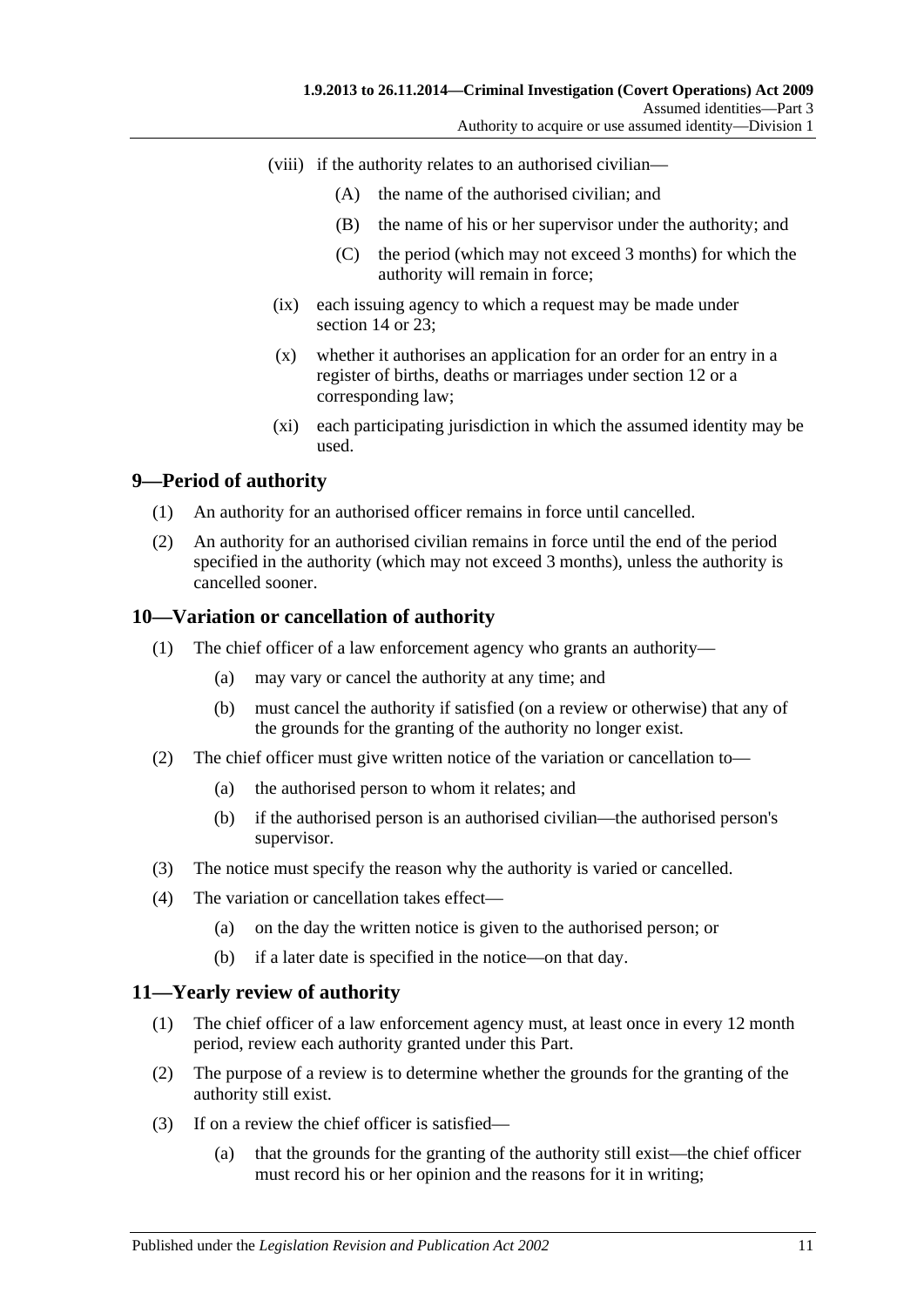(b) that any of the grounds for the granting of the authority no longer exist—the chief officer must cancel the authority under [section](#page-10-1) 10.

## <span id="page-11-0"></span>**12—Making entries in register of births, deaths and marriages**

- (1) The Supreme Court may order the Registrar of Births, Deaths and Marriages to make an entry in the Register under the *[Births, Deaths and Marriages Registration Act](http://www.legislation.sa.gov.au/index.aspx?action=legref&type=act&legtitle=Births%20Deaths%20and%20Marriages%20Registration%20Act%201996) 1996* in relation to the acquisition of an assumed identity under an authority or corresponding authority.
- (2) The Court may only make an order under this section—
	- (a) on application by—
		- (i) the chief officer of a law enforcement agency; or
		- (ii) the chief officer of a law enforcement agency under a corresponding law; and
	- (b) if satisfied that the order is justified having regard to the nature of the activities undertaken or to be undertaken by the officer or person under the authority or corresponding authority.
- (3) An application for an order under this section must be heard in closed court.
- (4) The Registrar of Births, Deaths and Marriages must give effect to an order under this section—
	- (a) within the period specified in the order; or
	- (b) if no period is specified in the order—within 28 days after the day on which the order is made.

## <span id="page-11-1"></span>**13—Cancellation of authority affecting entry in register of births, deaths and marriages**

- <span id="page-11-2"></span>(1) This section applies if—
	- (a) the chief officer of a law enforcement agency cancels an authority for an assumed identity; and
	- (b) there is an entry in relation to that identity—
		- (i) in the Register under the *[Births, Deaths and Marriages Registration](http://www.legislation.sa.gov.au/index.aspx?action=legref&type=act&legtitle=Births%20Deaths%20and%20Marriages%20Registration%20Act%201996)  Act [1996](http://www.legislation.sa.gov.au/index.aspx?action=legref&type=act&legtitle=Births%20Deaths%20and%20Marriages%20Registration%20Act%201996)* as a consequence of an order under [section](#page-11-0) 12; or
		- (ii) in a register of births, deaths or marriages in a participating jurisdiction as a consequence of an order under a corresponding law of the jurisdiction.
- <span id="page-11-4"></span><span id="page-11-3"></span>(2) If [subsection](#page-11-2)  $(1)(b)(i)$  applies—
	- (a) the chief officer must, within 28 days after the day on which the authority is cancelled, apply to the Supreme Court for an order that the Registrar of Births, Deaths and Marriages cancel the entry; and
	- (b) the Registrar of Births, Deaths and Marriages must give effect to the order within 28 days after the day on which the order is made.
- (3) An application under [subsection](#page-11-3) (2)(a) must be heard in closed court.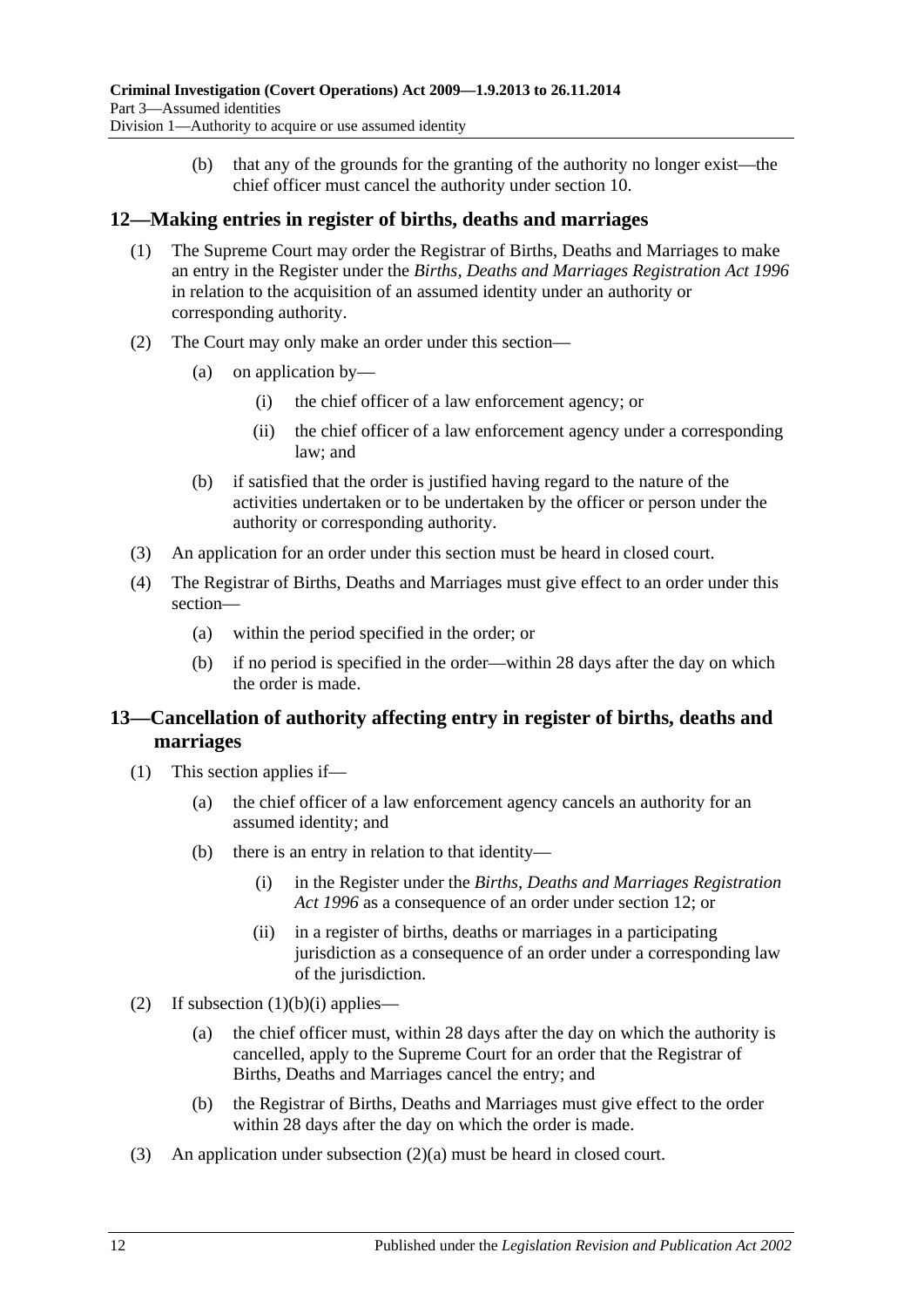(4) If [subsection](#page-11-4) (1)(b)(ii) applies, the chief officer must apply for an order under the corresponding law to cancel the entry within 28 days after the day on which the authority is cancelled.

## <span id="page-12-0"></span>**Division 2—Evidence of assumed identity**

## <span id="page-12-1"></span>**14—Request for evidence of assumed identity**

- (1) Subject to this section, the chief officer of a law enforcement agency who grants an authority under this Part may request the chief officer of an issuing agency specified in the authority—
	- (a) to produce evidence of an assumed identity in accordance with the authority; and
	- (b) to provide the authorised person named in the authority with evidence of the assumed identity.
- (2) A request under this section must specify a reasonable period for compliance with the request.
- (3) The chief officer of—
	- (a) a government issuing agency must comply with a request under this section within the period specified in the request;
	- (b) a non-government issuing agency may comply with a request under this section.
- (4) A request cannot be made under this section for an entry in the Register under the *[Births, Deaths and Marriages Registration Act](http://www.legislation.sa.gov.au/index.aspx?action=legref&type=act&legtitle=Births%20Deaths%20and%20Marriages%20Registration%20Act%201996) 1996*.
- (5) In this section—

*evidence* means evidence similar to that ordinarily produced or given by the issuing authority.

## <span id="page-12-2"></span>**15—Cancellation of evidence of assumed identity**

- (1) The chief officer of an issuing agency must cancel evidence of an assumed identity produced by the agency if directed in writing to do so by the chief officer for the time being of the law enforcement agency that requested the evidence be produced.
- (2) In this section—

*cancel* includes delete or alter an entry in a record of information.

## <span id="page-12-3"></span>**16—Legal immunity of officers of issuing agencies**

The chief officer or any other officer of an issuing agency (whether government or non-government) who does something that, apart from this section, would be an offence, is not criminally responsible for the offence if the thing is done to comply with a request under this Division.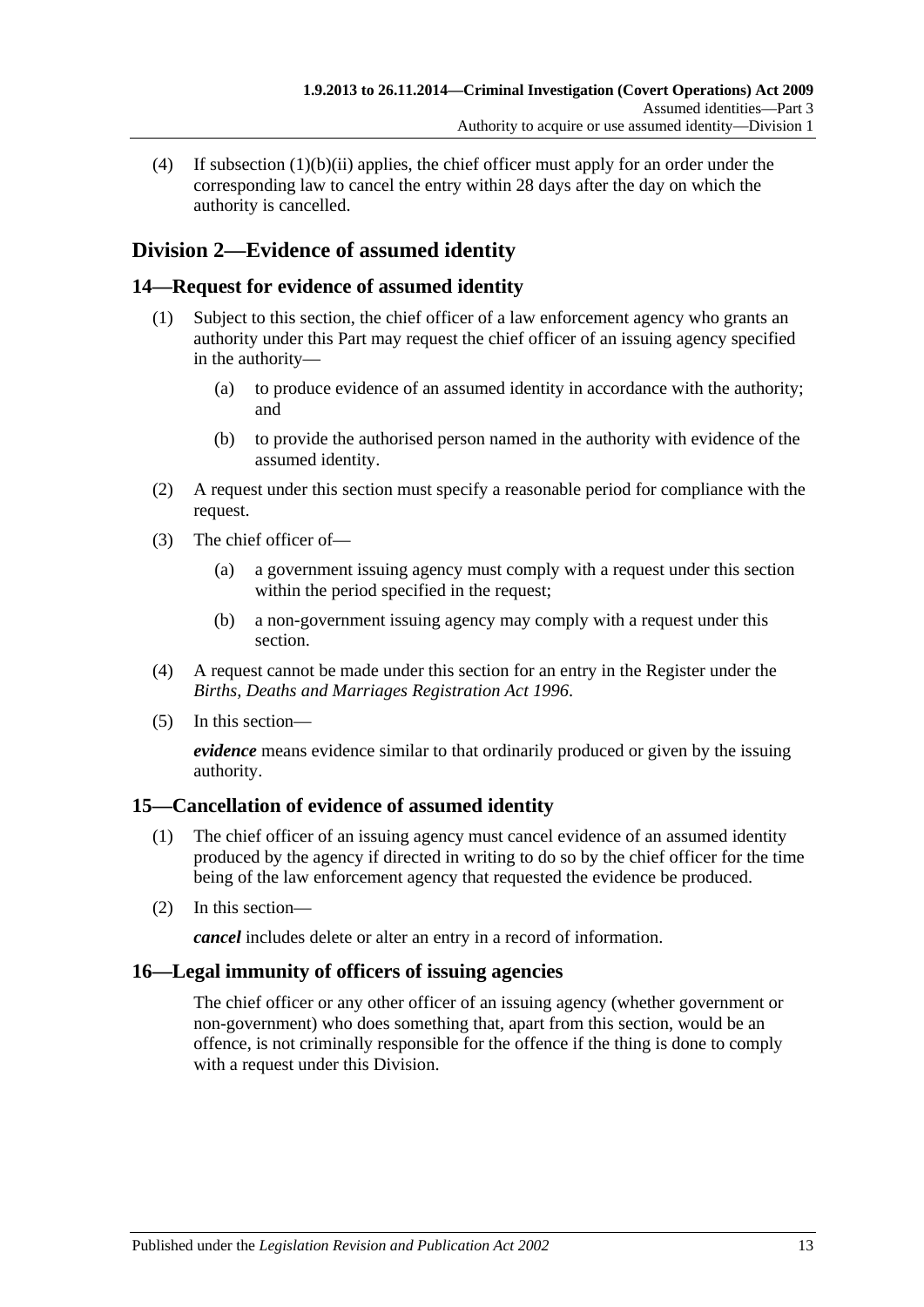## <span id="page-13-0"></span>**17—Indemnity for issuing agencies and officers**

Where the chief officer of a law enforcement agency makes a request or gives a direction under this Division to the chief officer of an issuing agency (whether government or non-government), the law enforcement agency must indemnify the issuing agency, or an officer of the agency, for any liability incurred by the agency or officer (including reasonable costs) if—

- (a) the liability is incurred because of something done by the agency or officer to comply with the request or direction in the course of duty; and
- (b) the requirements (if any) prescribed by the regulations have been met.

## <span id="page-13-1"></span>**Division 3—Effect of authority**

## <span id="page-13-2"></span>**18—Assumed identity may be acquired and used**

- (1) An authorised officer may acquire or use (or acquire and use) an assumed identity if the acquisition or use (or acquisition and use) is—
	- (a) in accordance with an authority; and
	- (b) in the course of duty.
- (2) An authorised civilian may acquire or use (or acquire and use) an assumed identity if the acquisition or use (or acquisition and use) is in accordance with—
	- (a) an authority; and
	- (b) any direction by the person's supervisor under the authority.

## <span id="page-13-3"></span>**19—Legal immunity of authorised persons acting under authority**

Where an authorised person does something (whether in this State or elsewhere) that, apart from this section, would be an offence, the officer or person is not criminally responsible for the offence if—

- (a) the act is done in the course of acquiring or using an assumed identity in accordance with an authority; and
- (b) the act is done—
	- (i) in the case of an authorised officer—in the course of his or her duty; or
	- (ii) in the case of an authorised civilian—in accordance with any direction by his or her supervisor under the authority; and
- (c) doing the act would not be an offence if the assumed identity were the person's real identity.

## <span id="page-13-4"></span>**20—Indemnity for authorised persons**

Where the chief officer of a law enforcement agency grants an authority, the law enforcement agency must indemnify the authorised person under the authority for any liability incurred by the person (including reasonable costs) because of something done by the person (whether in this State or elsewhere) if—

(a) the act is done in the course of acquiring or using an assumed identity in accordance with the authority; and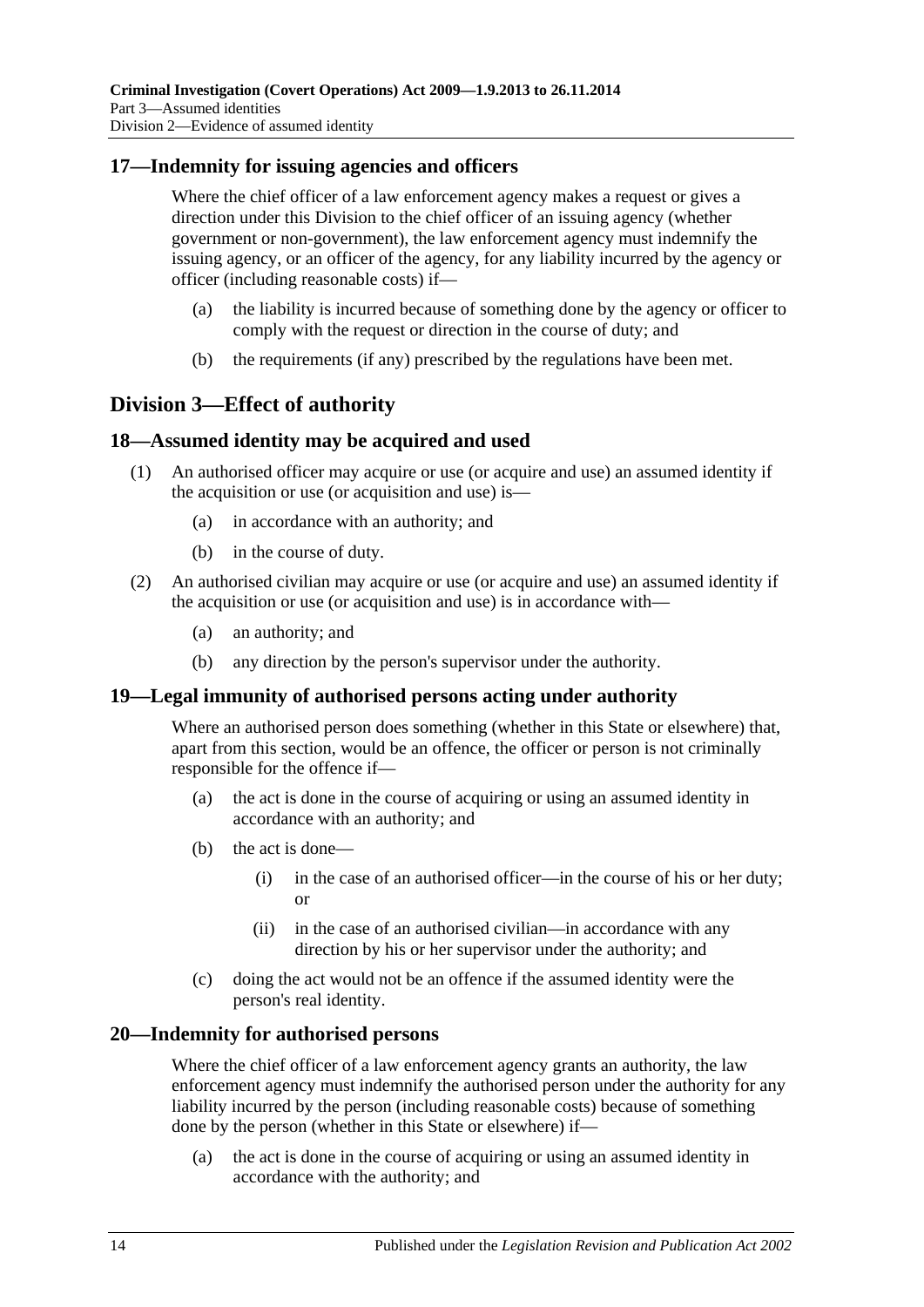- (b) the act is done—
	- (i) in the case of an authorised officer—in the course of his or her duty; or
	- (ii) in the case of an authorised civilian—in accordance with any direction by his or her supervisor under the authority; and
- (c) the requirements (if any) prescribed by the regulations have been met.

#### <span id="page-14-0"></span>**21—Particular qualifications**

- (1) [Sections 19](#page-13-3) and [20](#page-13-4) do not apply to anything done by an authorised person if—
	- (a) a particular qualification is needed to do the thing; and
	- (b) the person does not have that qualification.
- (2) This section applies whether or not the person has acquired as evidence of an assumed identity a document indicating that he or she has that qualification.

## <span id="page-14-1"></span>**22—Effect of being unaware of variation or cancellation of authority**

- (1) If an authority has been varied in a way that limits its scope, this Division continues to apply to the authorised person to whom it relates as if it had not been so varied for as long as the person—
	- (a) is unaware of the variation; and
	- (b) is not reckless about the existence of the variation.
- (2) If an authority has been cancelled, this Division continues to apply to the authorised person to whom it related as if it had not been cancelled for as long as the person—
	- (a) is unaware of the cancellation; and
	- (b) is not reckless about the existence of the cancellation.

## <span id="page-14-2"></span>**Division 4—Mutual recognition**

#### <span id="page-14-3"></span>**23—Requests to participating jurisdiction for evidence of assumed identity**

- (1) The chief officer of a law enforcement agency granting an authority may, if the authority authorises a request under this section, request the chief officer of an issuing agency of a participating jurisdiction specified in the authority—
	- (a) to produce evidence of the assumed identity in accordance with the authority; and
	- (b) to give evidence of the assumed identity to the authorised person named in the authority.
- (2) If the chief officer of a law enforcement agency makes a request to the chief officer of an issuing agency of a participating jurisdiction under this section, the law enforcement agency must indemnify the issuing agency, and any officer of the issuing agency, for any liability incurred by the agency or officer (including reasonable costs) if—
	- (a) the liability is incurred because of something done (whether in this State or elsewhere) by the agency or officer to comply with the request in the course of duty; and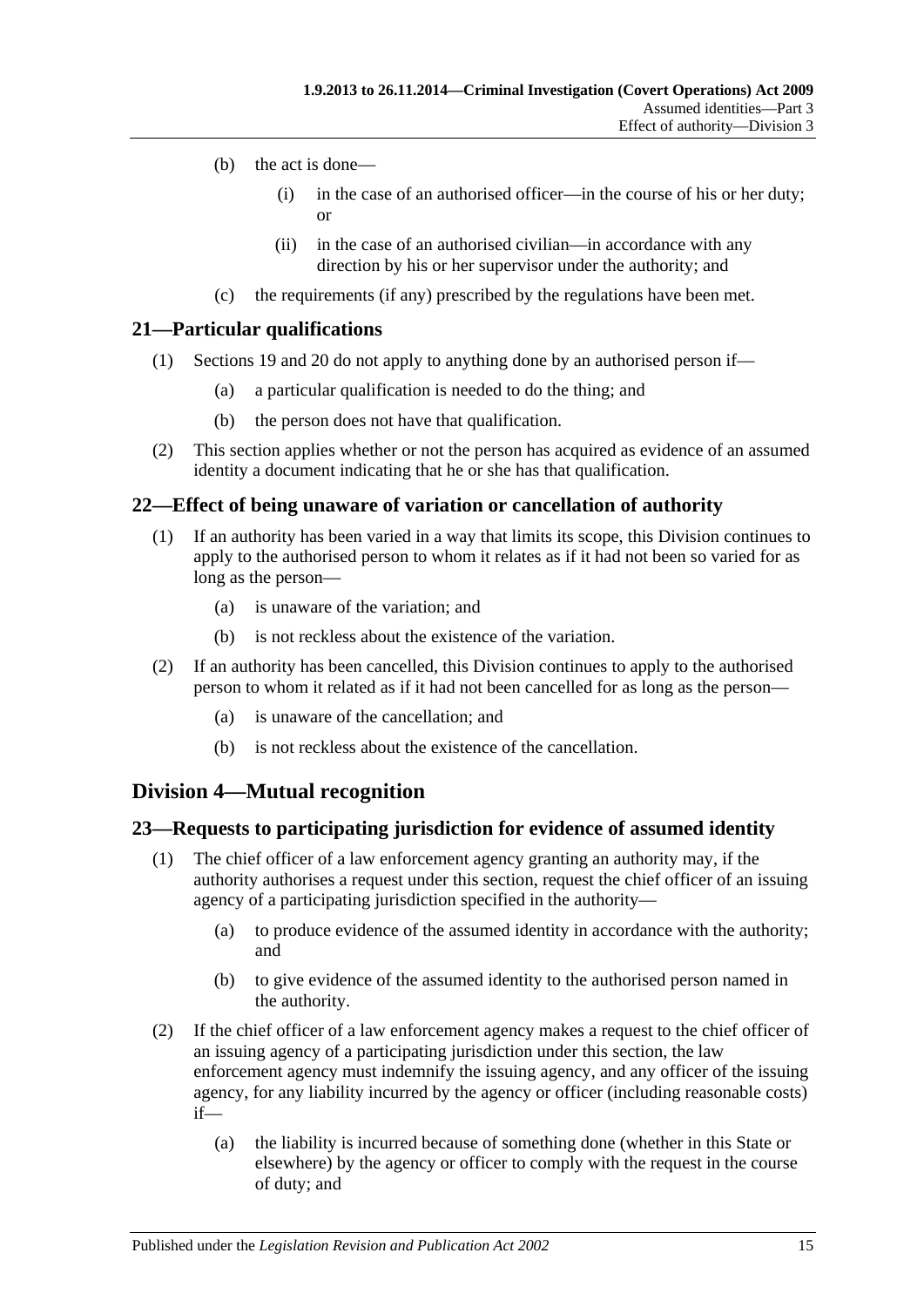(b) the requirements (if any) prescribed by the regulations have been met.

## <span id="page-15-0"></span>**24—Requests from participating jurisdiction for evidence of assumed identity**

- (1) This section applies if—
	- (a) an authority under a corresponding law authorises a request—
		- (i) to produce evidence of an assumed identity in this State; and
		- (ii) to provide evidence of the assumed identity to the authorised person named in the authority; and
	- (b) the request is made to the chief officer of an issuing agency in this State; and
	- (c) the request specifies a reasonable period for compliance with the request.
- (2) The chief officer of an issuing agency—
	- (a) in the case of a government issuing agency—must comply with any such request within the period specified in the request;
	- (b) in the case of a non-government issuing agency—may comply with any such request.
- (3) The chief officer of an issuing agency that produces evidence of an assumed identity as the result of a request under this section must cancel the evidence if directed in writing to do so by the chief officer for the time being of the law enforcement agency that requested the evidence be produced.
- (4) In this section—

*cancel* includes delete or alter an entry in a record of information.

## <span id="page-15-1"></span>**Division 5—Compliance and monitoring**

#### <span id="page-15-2"></span>**25—Misuse of assumed identity**

- (1) An authorised officer is guilty of an offence if—
	- (a) he or she intentionally, knowingly or recklessly acquires evidence of, or uses, an assumed identity covered by his or her authority; and
	- (b) he or she knows that, or is reckless as to whether, the acquisition or use is not—
		- (i) in accordance with his or her authority; or
		- (ii) in the course of duty.

Maximum penalty: Imprisonment for 2 years.

- (2) An authorised civilian is guilty of an offence if—
	- (a) he or she intentionally, knowingly or recklessly acquires evidence of, or uses, an assumed identity covered by his or her authority; and
	- (b) he or she knows that, or is reckless as to whether, the acquisition or use is not in accordance with—
		- (i) his or her authority; or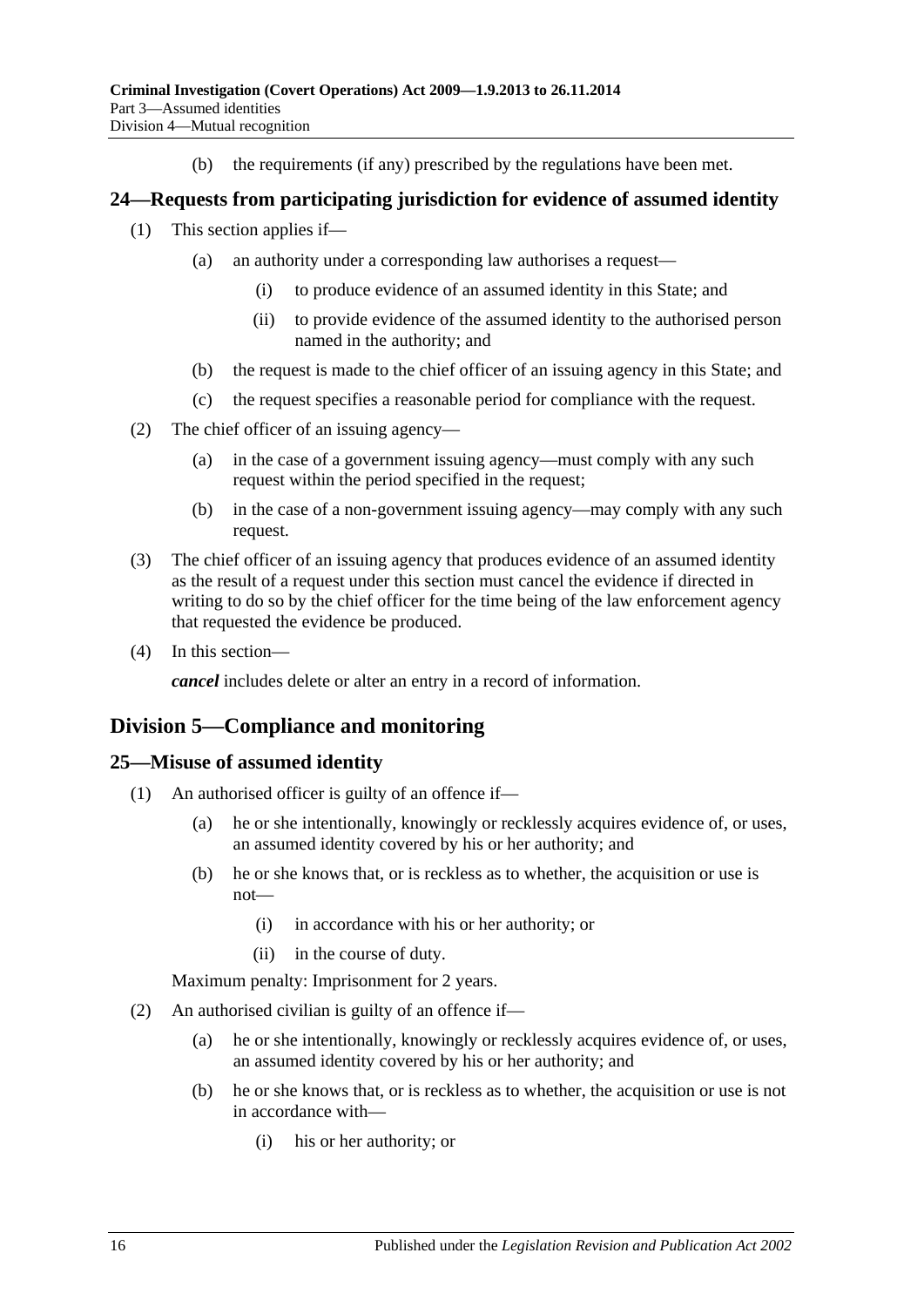(ii) the directions of his or her supervisor under the authority.

Maximum penalty: Imprisonment for 2 years.

## <span id="page-16-2"></span><span id="page-16-0"></span>**26—Disclosing information about assumed identity**

- (1) A person is guilty of an offence if—
	- (a) the person intentionally, knowingly or recklessly discloses information that the person knows or is reckless as to whether it reveals, or is likely to reveal, that an assumed identity acquired or used by another person is not the other person's real identity; and
	- (b) the person knows, or is reckless as to whether, the disclosure is not made—
		- (i) in connection with the administration or execution of this Act or a corresponding law; or
		- (ii) for the purposes of proceedings arising out of or otherwise related to this Act or a corresponding law or of a report of any such proceedings; or
		- (iii) in accordance with any requirement imposed by law.

Maximum penalty: Imprisonment for 2 years.

- (2) A person is guilty of an offence against this subsection if the person commits an offence against [subsection](#page-16-2) (1) in circumstances in which—
	- (a) the person intends to endanger the health or safety of another or prejudice the effective conduct of an investigation or intelligence gathering in relation to criminal activity; or
	- (b) the person knows, or is reckless as to whether, the disclosure of the information—
		- (i) endangers or will endanger the health or safety of another; or
		- (ii) prejudices or will prejudice the effective conduct of an investigation or intelligence gathering in relation to criminal activity.

Maximum penalty: Imprisonment for 10 years.

#### <span id="page-16-3"></span><span id="page-16-1"></span>**27—Record keeping**

- (1) The chief officer of a law enforcement agency must cause appropriate records to be kept about the operation of this Part in respect of the agency.
- (2) For the purposes of [subsection](#page-16-3) (1), the records of the agency must include the following information in respect of each authority granted, varied or cancelled under this Part:
	- (a) the date on which the authority was granted, varied or cancelled and the name of the person who granted, varied or cancelled the authority;
	- (b) the name of the authorised person under the authority, together with details of the assumed identity to which the authority applies;
	- (c) details of any request made to an issuing agency under [section](#page-12-1) 14 in respect of the authority;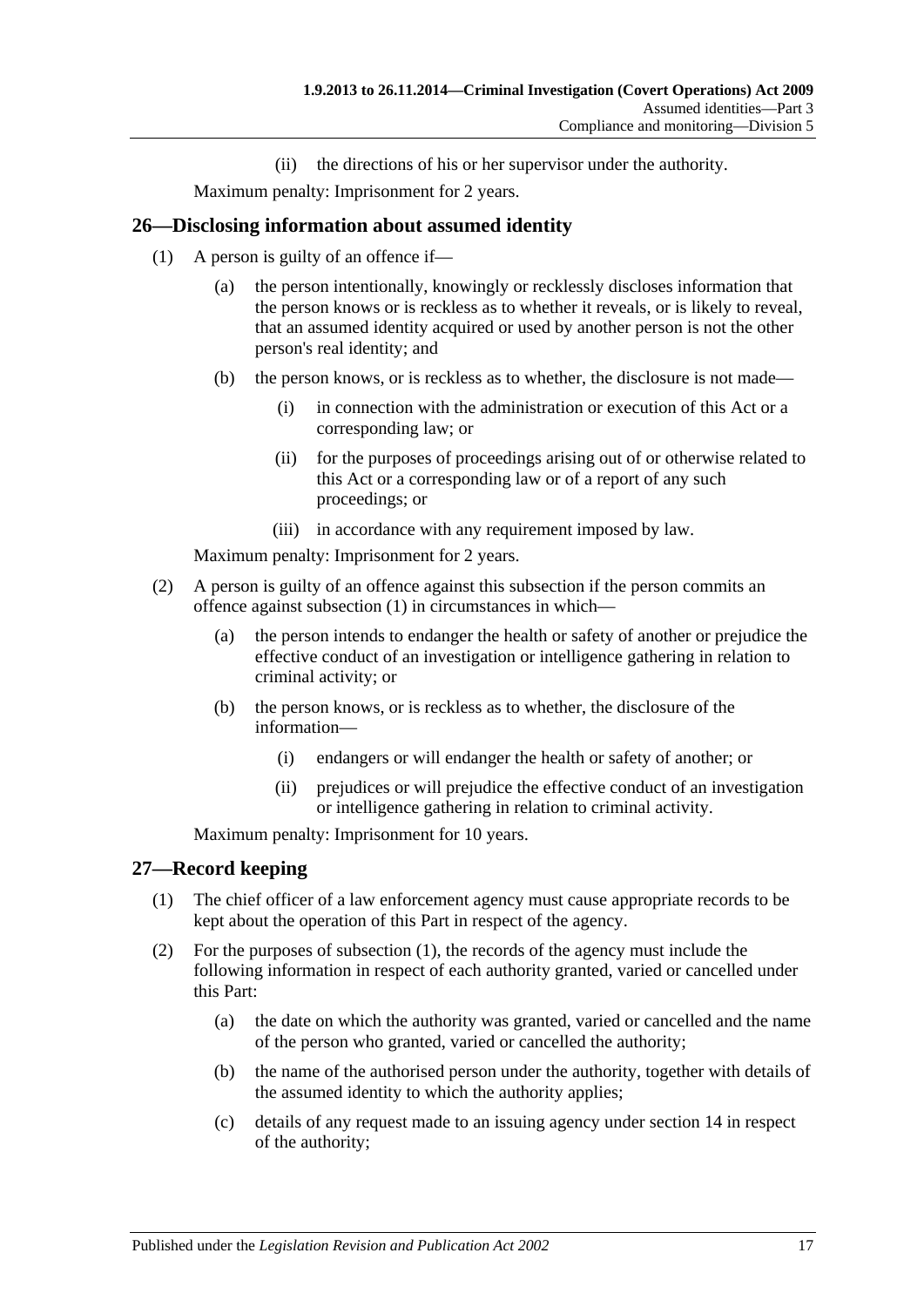- (d) the general nature of the duties undertaken by the authorised person under the assumed identity;
- (e) general details of relevant financial transactions entered into using the assumed identity;
- (f) details of the annual reviews of the authority.

#### <span id="page-17-0"></span>**28—Audit of records**

- (1) The chief officer of a law enforcement agency must arrange for the records kept for each authority in respect of the agency to be audited—
	- (a) at least once every 6 months while the authority is in force; and
	- (b) at least once in the 6 months following the cancellation or expiry of the authority.
- (2) An audit must be conducted by a person appointed by the chief officer.
- (3) The person appointed to conduct an audit—
	- (a) may but need not be an officer of the law enforcement agency;
	- (b) must not be a person—
		- (i) who granted, varied or cancelled any of the authorities to which the records relate; or
		- (ii) who is or was an authorised person under any of the authorities to which the records relate.
- (4) The results of an audit are to be reported to the chief officer.

## <span id="page-17-1"></span>**Division 6—Delegation**

#### <span id="page-17-2"></span>**29—Delegation**

- (1) Despite any other Act or law to the contrary, the functions of a chief officer of a law enforcement agency under this Part may not be delegated to any other person except as provided by this section.
- (2) A chief officer of a law enforcement agency may delegate to a senior officer of the agency any of the chief officer's functions under this Part.
- (3) No more than 4 delegations may be in force under this section at any 1 time in respect of any 1 law enforcement agency.
- (4) In this section—

#### *senior officer* means—

- (a) in relation to SA Police—a police officer of or above the rank of Superintendent;
- (b) in relation to the Australian Crime Commission—
	- (i) the Director National Operations; or
	- (ii) a Director; or
	- (iii) the General Manager National Operations; or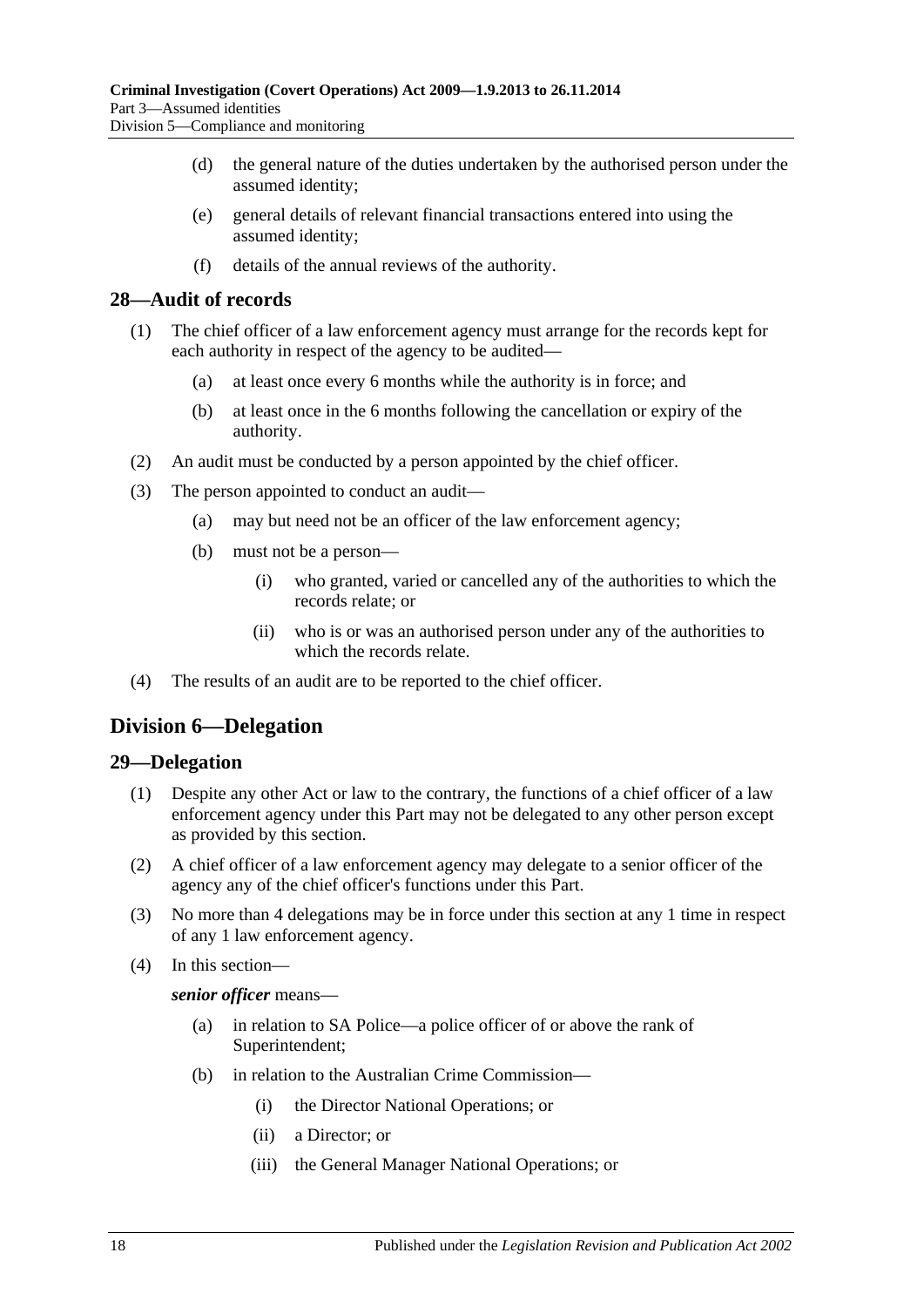(iv) a member of staff of the Australian Crime Commission who is an SES employee or acting SES employee (within the meaning of the *Australian Crime Commission Act 2002* of the Commonwealth) and who holds a position that is prescribed by the regulations for the purposes of this definition.

# <span id="page-18-0"></span>**Part 4—Witness identity protection**

## <span id="page-18-1"></span>**Division 1—Interpretation**

## <span id="page-18-2"></span>**30—Interpretation**

For the purposes of this Part—

- (a) a charge against a person for an offence is *outstanding* until the charge is finally dealt with in any of the following ways:
	- (i) the charge is withdrawn;
	- (ii) the charge is dismissed by a court;
	- (iii) the person is discharged by a court following a preliminary examination;
	- (iv) the person is acquitted or found guilty of the offence;
	- (v) the person is declared under Part 8A of the *[Criminal Law](http://www.legislation.sa.gov.au/index.aspx?action=legref&type=act&legtitle=Criminal%20Law%20Consolidation%20Act%201935)  [Consolidation Act](http://www.legislation.sa.gov.au/index.aspx?action=legref&type=act&legtitle=Criminal%20Law%20Consolidation%20Act%201935) 1935* to be liable to supervision;
	- (vi) in any other case—when proceedings relating to the charge are otherwise concluded or terminated; and
- (b) anything permitted to be done by a party to proceedings may be done by the party's lawyer; and
- (c) any requirement to give something to a party to proceedings is satisfied by giving the thing to the party's lawyer.

## <span id="page-18-3"></span>**Division 2—Witness identity protection certificates for local operatives**

## <span id="page-18-4"></span>**31—Chief officer may give witness identity protection certificate to local operative**

- <span id="page-18-5"></span>(1) The chief officer of a law enforcement agency may give a certificate in respect of a local operative in relation to proceedings (a *witness identity protection certificate*) if—
	- (a) the local operative is, or may be, required to give evidence in the proceedings; and
	- (b) the chief officer is satisfied on reasonable grounds that the disclosure in the proceedings of the local operative's identity or where the local operative lives is likely—
		- (i) to endanger the safety of the local operative or another person; or
		- (ii) to prejudice an investigation.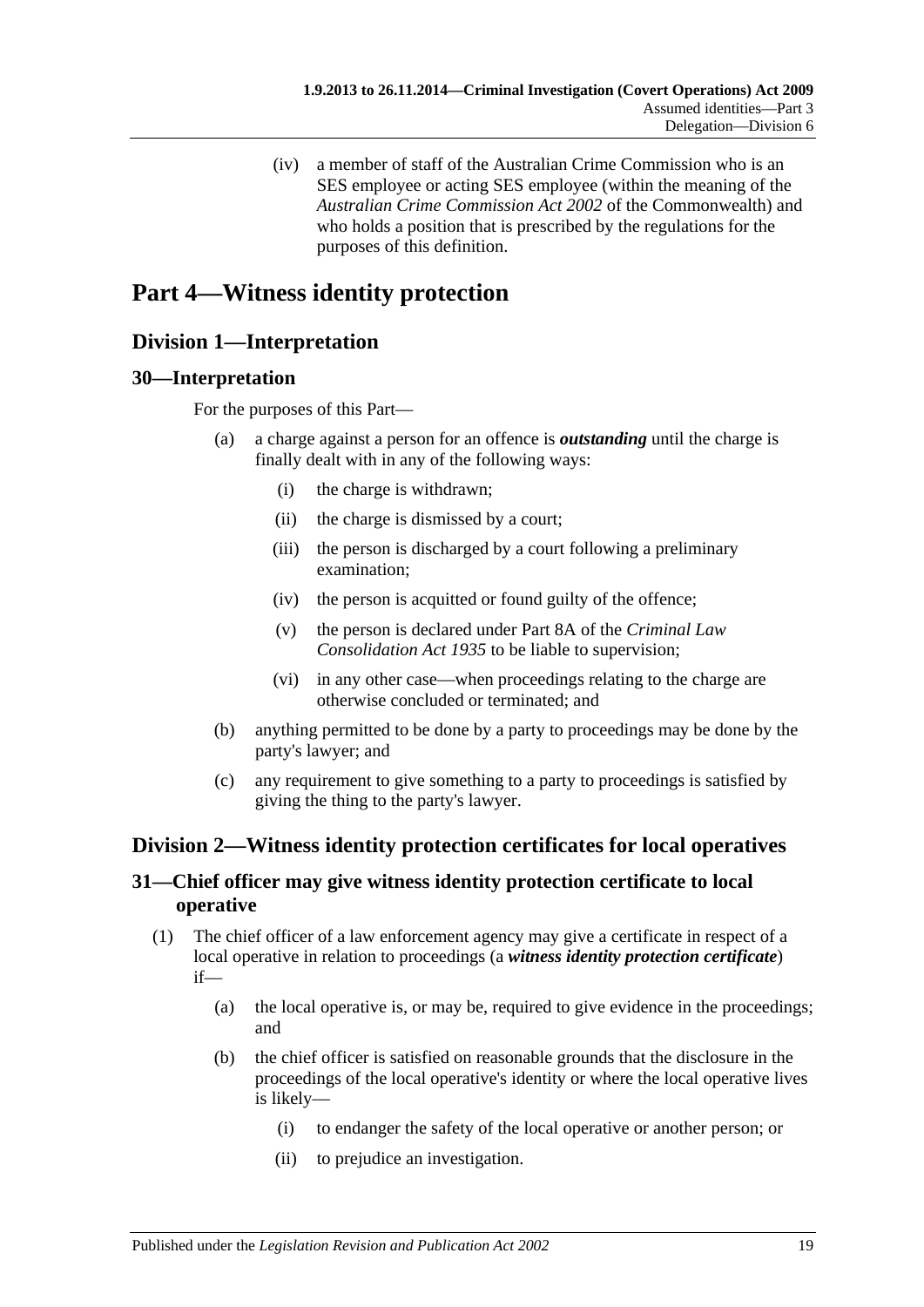- (2) The chief officer may not give a witness identity protection certificate in respect of the local operative until the chief officer has received the following information from the local operative verified by statutory declaration:
	- (a) whether he or she has ever been convicted or found guilty of an offence (in this State or elsewhere) and, if so, particulars of each offence;
	- (b) whether any charges against the local operative for an offence are pending or outstanding (in this State or elsewhere) and, if so, particulars of each charge;
	- (c) if the local operative is or was a law enforcement officer—
		- (i) whether he or she has ever been found guilty of professional misconduct and, if so, particulars of each finding; and
		- (ii) whether to his or her knowledge any allegations of professional misconduct against him or her are outstanding and, if so, particulars of each allegation;
	- (d) whether to the local operative's knowledge a court (in this State or elsewhere) has ever made any adverse comment about his or her credibility and, if so, particulars of the comment;
	- (e) whether the local operative has ever made a false representation when the truth was required and, if so, particulars of the representation;
	- (f) particulars of anything else known to the local operative that may be relevant to his or her credibility.
- <span id="page-19-1"></span>(3) A person cannot be compelled to disclose or produce a statutory declaration made under this section in any proceedings.
- (4) However, [subsection \(3\)](#page-19-1) does not apply to—
	- (a) proceedings for perjury or otherwise in respect of the falsity of the statutory declaration; or
	- (b) proceedings of a disciplinary nature against a law enforcement officer; or
	- (c) investigations or inquiries by a person or body in any jurisdiction having jurisdiction to investigate or inquire into the conduct of a law enforcement officer.
- (5) The chief officer must make all reasonable enquiries to enable him or her to ascertain the information required to be included in the certificate under this Part.

## <span id="page-19-2"></span><span id="page-19-0"></span>**32—Protection of decision to give witness identity protection certificate**

- (1) A decision to give a witness identity protection certificate—
	- (a) is final; and
	- (b) cannot be appealed against, reviewed, called into question, quashed or invalidated in any court.
- (2) [Subsection \(1\)](#page-19-2) does not prevent a decision to give a witness identity protection certificate from being called into question in the course of any proceedings of a disciplinary nature against the person who made the decision.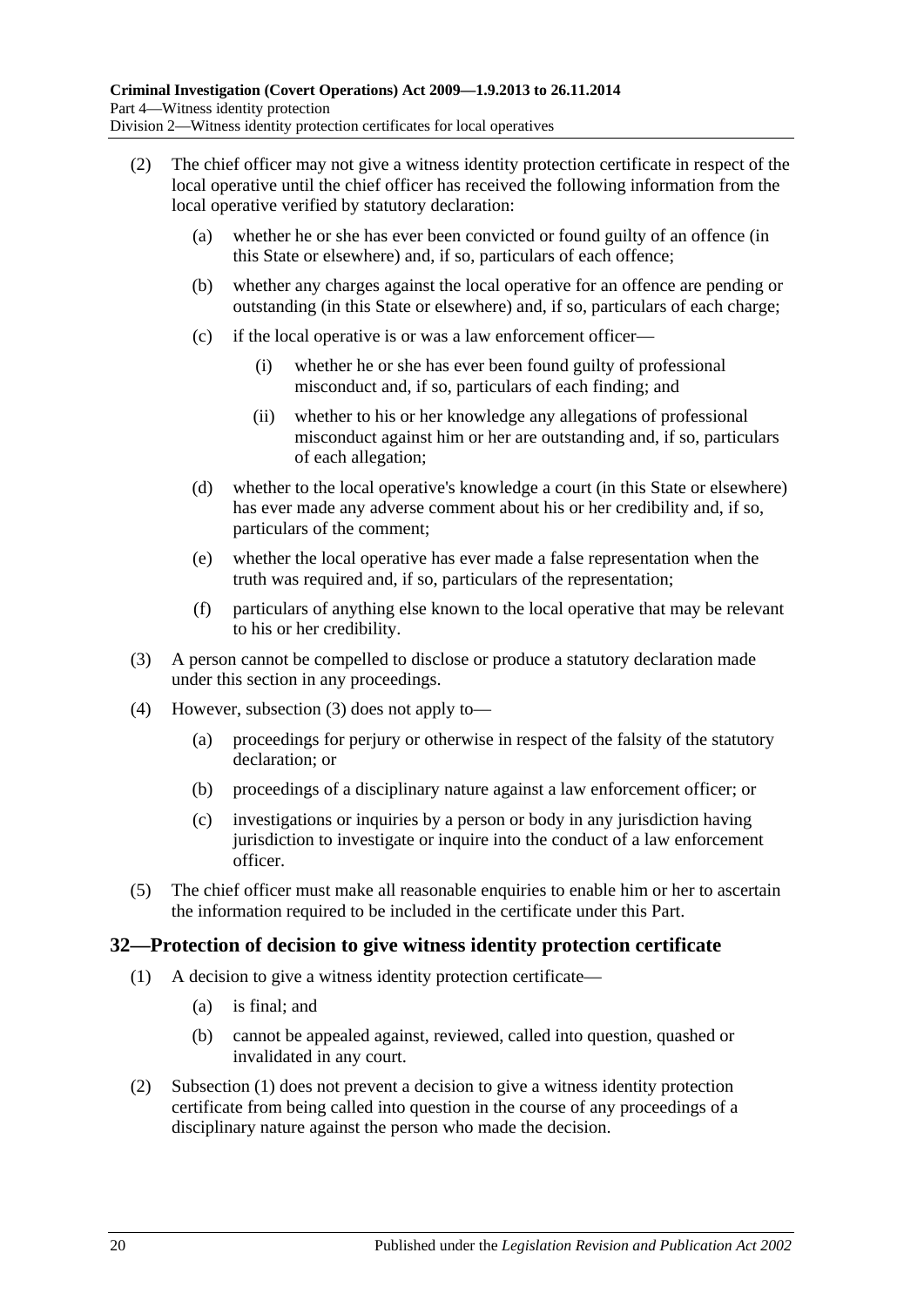## <span id="page-20-0"></span>**33—Form of witness identity protection certificate**

- <span id="page-20-2"></span>(1) The chief officer of a law enforcement agency must ensure that a witness identity protection certificate given in respect of a local operative in relation to proceedings includes the following information:
	- (a) the name of the law enforcement agency of which he or she is the chief officer;
	- (b) the date on which the certificate is given;
	- (c) the grounds for giving the certificate;
	- (d) if the local operative—
		- (i) is known to a party to the proceedings or a party's lawyer by a name other than the local operative's real name—that name (the *assumed name*); or
		- (ii) is not known to any party to the proceedings or any party's lawyer by a name—the local operative's court name for the proceedings;
	- (e) the period during which the local operative was involved in the investigation to which the proceedings relate;
	- (f) whether the local operative has ever been convicted or found guilty of an offence (in this State or elsewhere) and, if so, particulars of each offence;
	- (g) whether any charges against the local operative for an offence are pending or outstanding (in this State or elsewhere) and, if so, particulars of each charge;
	- (h) if the local operative is or was a law enforcement officer—
		- (i) whether the local operative has ever been found guilty of professional misconduct and, if so, particulars of each finding; and
		- (ii) whether to the local operative's knowledge any allegations of professional misconduct against him or her are outstanding and, if so, particulars of each allegation;
	- (i) whether, to the knowledge of the person giving the certificate, a court (in this State or elsewhere) has ever made any adverse comment about the local operative's credibility and, if so, particulars of the comment;
	- (j) whether, to the knowledge of the person giving the certificate, the local operative has ever made a false representation when the truth was required and, if so, particulars of the representation;
	- (k) if there is anything else known to the person giving the certificate that may be relevant to the local operative's credibility, particulars of the thing.
- (2) A witness identity protection certificate must not contain information that may allow the local operative's identity, or where the local operative lives, to be revealed.

## <span id="page-20-1"></span>**34—Cancellation of witness identity protection certificate**

(1) If, in relation to proceedings, the chief officer of a law enforcement agency considers that it is no longer necessary or appropriate to prevent the disclosure of the identity of a local operative or where he or she lives, the chief officer may cancel a witness identity protection certificate in respect of the local operative.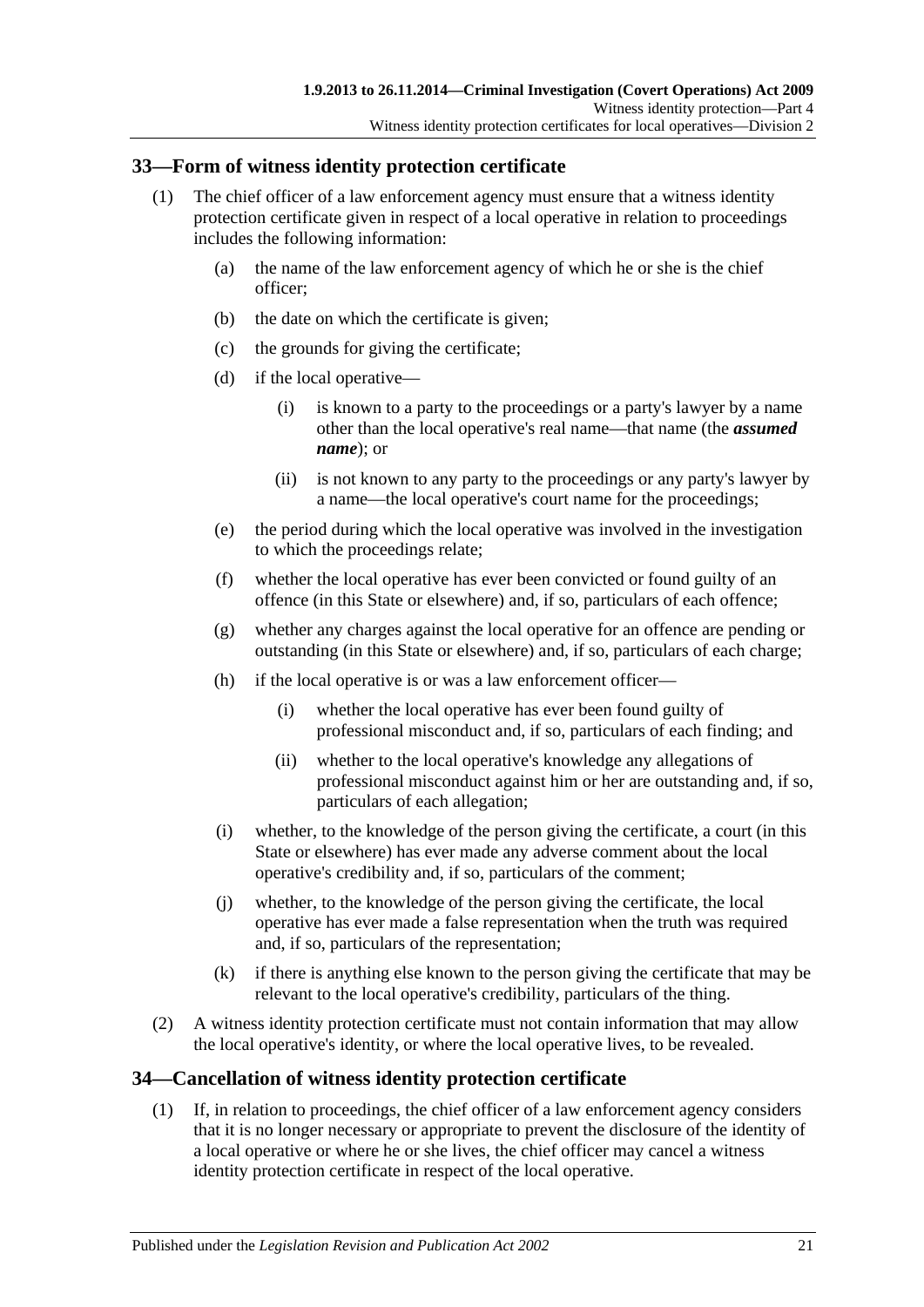(2) If a witness identity protection certificate is cancelled after it has been filed in court under [section](#page-21-3) 37, the chief officer must immediately give written notice to the court and each party to the proceedings that the certificate has been cancelled.

## <span id="page-21-0"></span>**35—Permission to give information disclosing operative's identity etc**

- (1) Where the chief officer of a law enforcement agency gives a witness identity protection certificate in respect of a local operative in relation to proceedings, the chief officer may, if he or she considers it necessary or appropriate for information that discloses, or may lead to the disclosure of, the local operative's identity or where he or she lives to be given otherwise than in the proceedings, give written permission to a person to give the information.
- (2) The permission—
	- (a) must—
		- (i) identify the person who may give the information; and
		- (ii) identify the person to whom the information may be given; and
		- (iii) specify the information that may be given; and
	- (b) may specify how the information may be given.

## <span id="page-21-1"></span>**Division 3—Use of witness identity protection certificates in proceedings**

## <span id="page-21-2"></span>**36—Application and interpretation of Division**

- (1) This Division applies to proceedings in this State in which an operative is, or may be, required to give evidence obtained as an operative.
- (2) To remove any doubt, this Division does not affect the operation of the common law in relation to the protection of the identity of a person who is not an operative who gives or intends to give evidence in proceedings in this State.
- (3) In this Division—

#### *witness identity protection certificate* means—

- (a) a witness identity protection certificate given in respect of a local operative; or
- (b) an interstate witness identity protection certificate,

as the case requires.

## <span id="page-21-3"></span>**37—Filing and effect of filing of witness identity protection certificate in court**

- (1) A witness identity protection certificate for an operative in relation to proceedings in this State must be filed in court before the operative gives evidence in the proceedings.
- (2) A person who files a witness identity protection certificate in court under this section must serve a copy of the certificate—
	- (a) on each party to the proceedings at least 14 days (or such shorter period as may be agreed by the parties) before the day on which the operative is to give evidence; and
	- (b) by order of the court—on any other person specified in the order.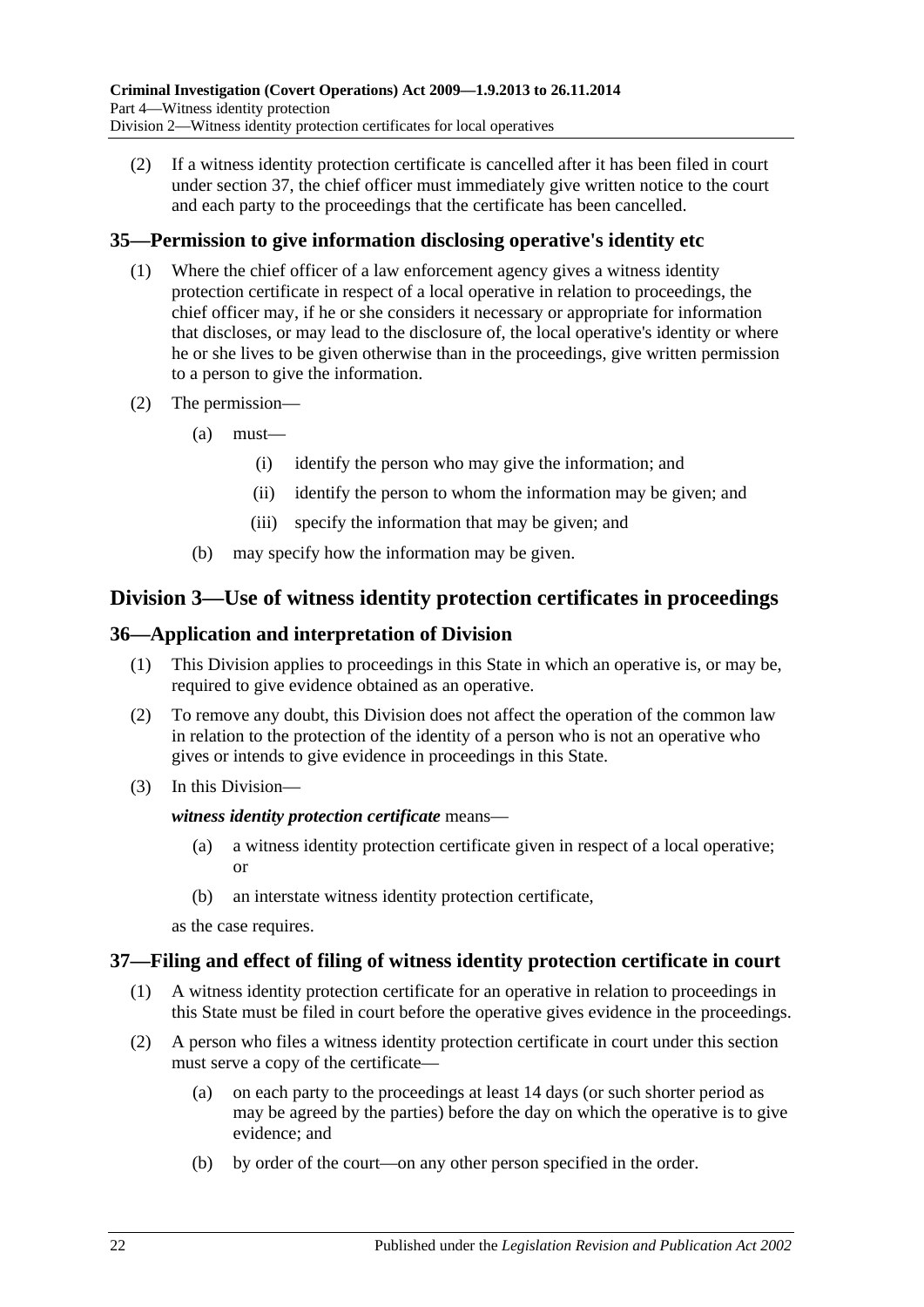- $(3)$  If—
	- (a) a witness identity protection certificate given in respect of an operative is filed under this section; and
	- (b) either—
		- (i) a copy of the certificate is served in accordance with this section; or
		- (ii) the court gives permission for this section to apply despite non-compliance with this section,

#### then—

- (c) the operative may give evidence in the proceedings under the assumed name, or court name, specified in the certificate; and
- (d) subject to this Division—
	- (i) a question must not be asked of a witness (including the operative) that may lead to the disclosure of the operative's identity or where the operative lives; and
	- (ii) a witness (including the operative) cannot be required to (and must not) answer a question, give evidence or provide information that discloses, or may lead to the disclosure of, the operative's identity or where the operative lives; and
	- (iii) a person involved in the proceedings must not make a statement that discloses, or may lead to the disclosure of, the operative's identity or where the operative lives.
- (4) The presiding officer in proceedings in a court in which a witness identity protection certificate in respect of an operative has been filed may require the operative—
	- (a) to disclose his or her true identity to the presiding officer; and
	- (b) to provide the presiding officer with photographic evidence of that identity.
- <span id="page-22-1"></span><span id="page-22-0"></span>(5) For the purposes of this section, a *person involved in proceedings* includes—
	- (a) the court; and
	- (b) a party to the proceedings; and
	- (c) a person given permission to be heard or make submissions in the proceedings; and
	- (d) a lawyer representing a person referred to in [paragraph](#page-22-0) (b) or [\(c\)](#page-22-1) or a lawyer assisting the court in the proceedings; and
	- (e) any other officer of the court or person assisting the court in the proceedings; and
	- (f) a person acting in the execution of any process or the enforcement of any order in the proceedings.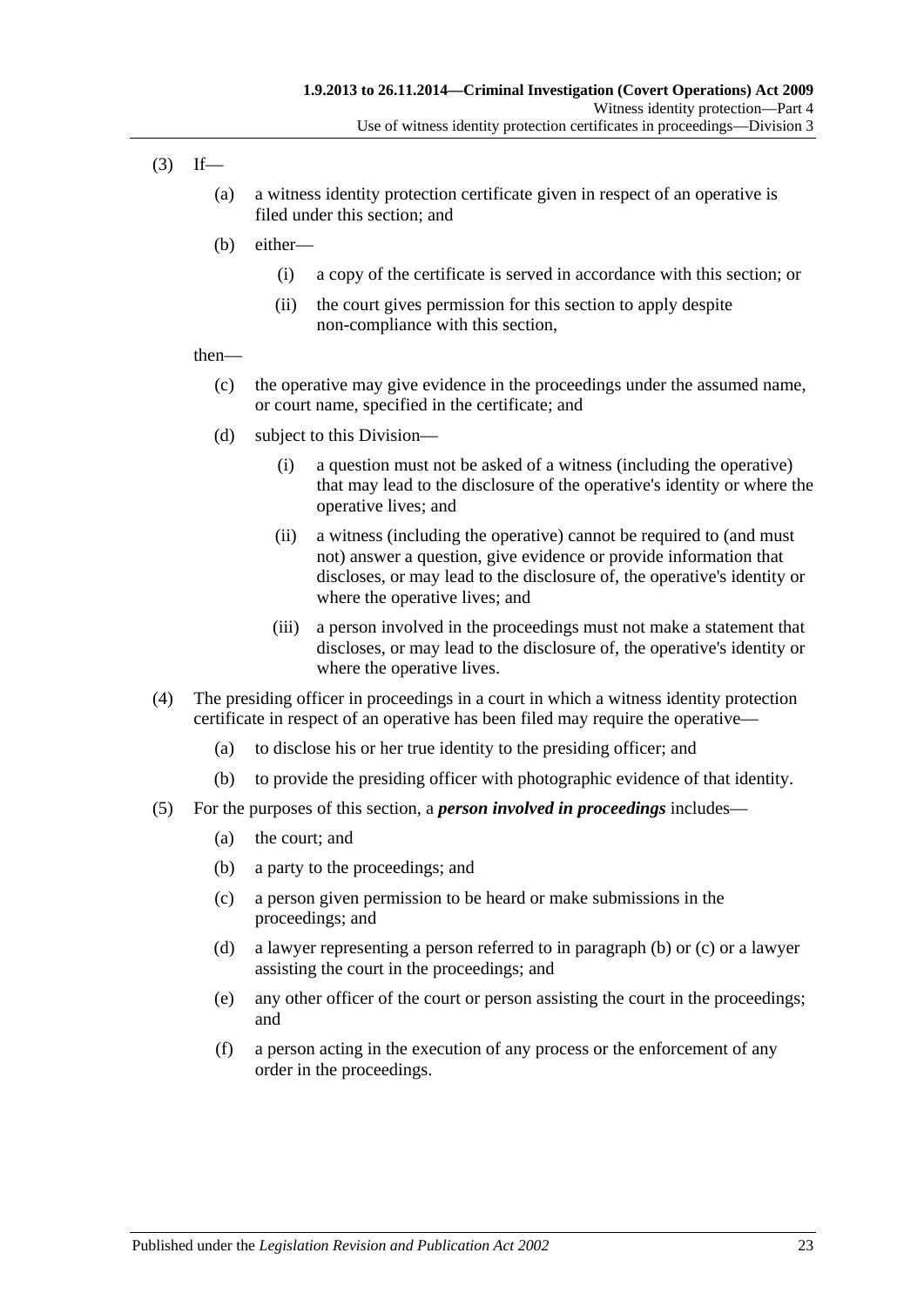## <span id="page-23-0"></span>**38—Orders to protect operative's identity etc**

- (1) The court in which a witness identity protection certificate is filed may make any order it considers necessary or desirable to protect the identity of the operative in respect of whom the certificate has been filed or to prevent the disclosure of where the operative lives.
- <span id="page-23-3"></span>(2) A person is guilty of an offence if—
	- (a) the person knows, or is reckless as to whether, an order has been made under this section; and
	- (b) the person intentionally, knowingly or recklessly contravenes the order.

Maximum penalty: Imprisonment for 2 years.

(3) [Subsection \(2\)](#page-23-3) does not limit the court's power to punish for contempt.

## <span id="page-23-1"></span>**39—Directions to jury**

Subject to section [40\(4\)\(b\),](#page-24-1) if an operative in respect of whom a witness identity protection certificate has been filed in court in relation to proceedings gives evidence in the proceedings, the court must (unless it considers it inappropriate) direct the jury not to give the operative's evidence any more or less weight, or draw any adverse inferences against the defendant or another party to the proceedings because the certificate has been filed or the court has made an order under [section](#page-23-0) 38.

## <span id="page-23-2"></span>**40—Application for disclosure of operative's identity etc in proceedings**

- (1) If a witness identity protection certificate in respect of an operative has been filed in a court in relation to proceedings, a party to the proceedings or a lawyer assisting the court in the proceedings may, at any time after the certificate has been filed, apply to the court—
	- (a) for permission—
		- (i) to ask a question of a witness (including the operative) that may lead to the disclosure of the operative's identity or where the operative lives; or
		- (ii) for a person involved in the proceedings to make a statement that discloses, or may lead to the disclosure of, the operative's identity or where the operative lives; or
	- (b) for an order requiring a witness (including the operative) to answer a question, give evidence or provide information that discloses, or may lead to the disclosure of, the operative's identity or where the operative lives.
- (2) An application under this section must be heard in the absence of the jury (if any).
- (3) The court may give permission or make an order under this section if (and only if) the court is satisfied that—
	- (a) there is evidence that, if accepted, would substantially call into question the operative's credibility; and
	- (b) it would be impractical to test properly the credibility of the operative without risking the disclosure of, or disclosing, the operative's identity or where the operative lives; and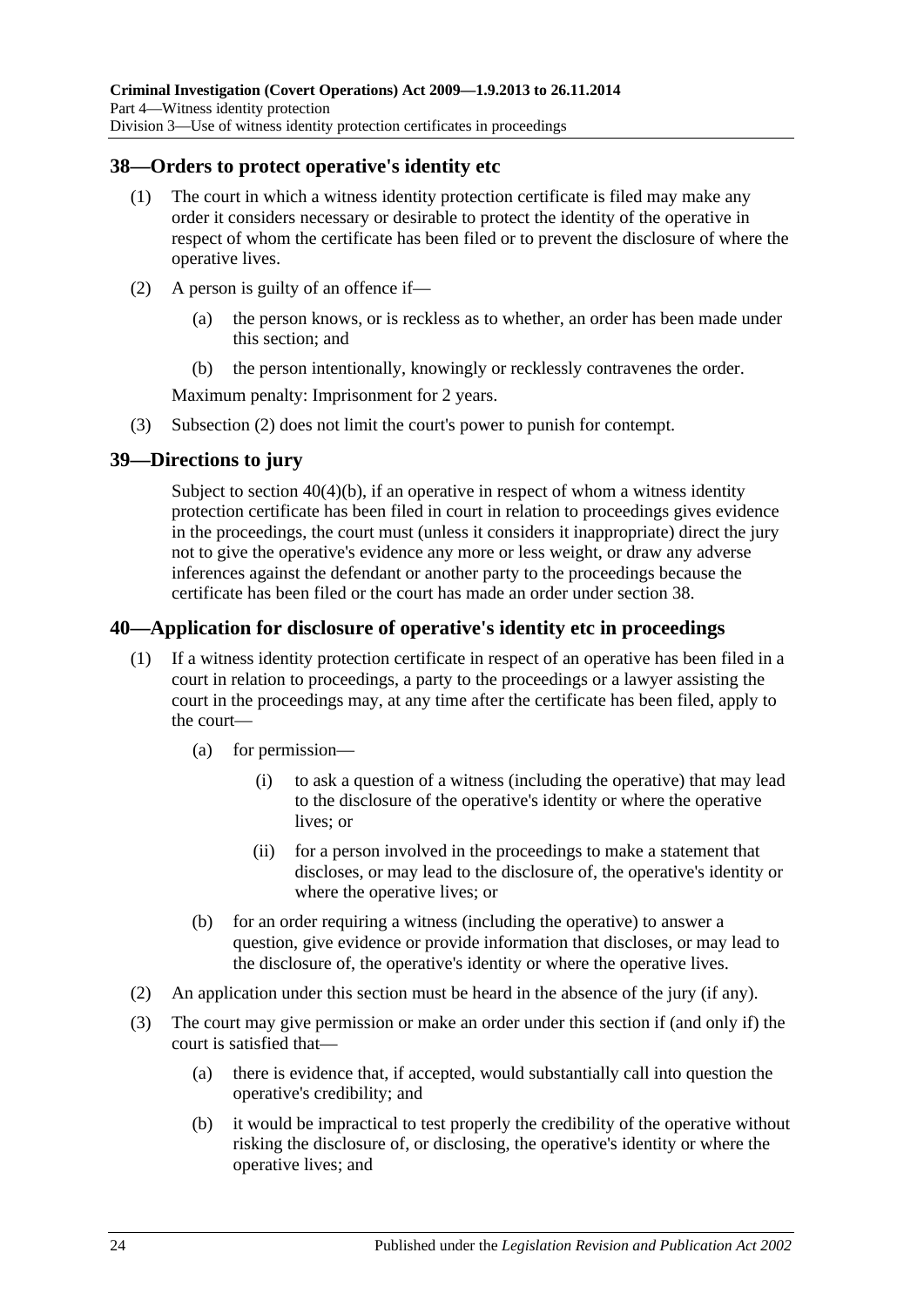- (c) it is in the interests of justice that the operative's credibility be tested.
- (4) Each party to the proceedings must be informed of any proposal by the court to give permission or make an order under this section and, if the proposed permission or order relates to a witness who is the operative in respect of whom the witness identity protection certificate has been filed—
	- (a) if the witness has not yet given evidence in the proceedings—the party calling the witness must be given the opportunity to withdraw the witness (in which case, the permission or order relating to that witness lapses);
	- (b) if the witness has already given evidence in the proceedings—the court may, and if a party so requests must, warn the jury of the need for caution in determining whether to accept the evidence and the weight to be given to it.
- <span id="page-24-1"></span>(5) Unless the court considers that the interests of justice require otherwise, the court must be closed—
	- (a) when an application is made under this section; and
	- (b) if permission is given or an order made in response to the application—when the evidence is given or information provided that discloses, or may lead to the disclosure of, the operative's identity or where the operative lives.
- (6) The court must make an order suppressing the publication of anything said—
	- (a) when an application is made under this section; and
	- (b) if permission is given or an order made in response to the application—when the evidence is given or information provided that discloses, or may lead to the disclosure of, the operative's identity or where the operative lives.
- (7) The court may, under this section, make any other order it considers appropriate to protect the operative's identity or to prevent the disclosure of where the operative lives.
- (8) Nothing in this section prevents the taking of a transcript of court proceedings but the court may make an order for how the transcript is to be dealt with, including an order suppressing its publication.
- <span id="page-24-2"></span>(9) A person is guilty of an offence if—
	- (a) the person knows, or is reckless as to whether, an order has been made under this section; and
	- (b) the person intentionally, knowingly or recklessly contravenes the order.

Maximum penalty: Imprisonment for 2 years.

(10) [Subsection \(9\)](#page-24-2) does not limit the court's power to punish for contempt.

#### <span id="page-24-3"></span><span id="page-24-0"></span>**41—Offences**

- (1) A person commits an offence if—
	- (a) a witness identity protection certificate in respect of an operative has been given; and
	- (b) the person knows, or is reckless as to whether, the certificate has been given; and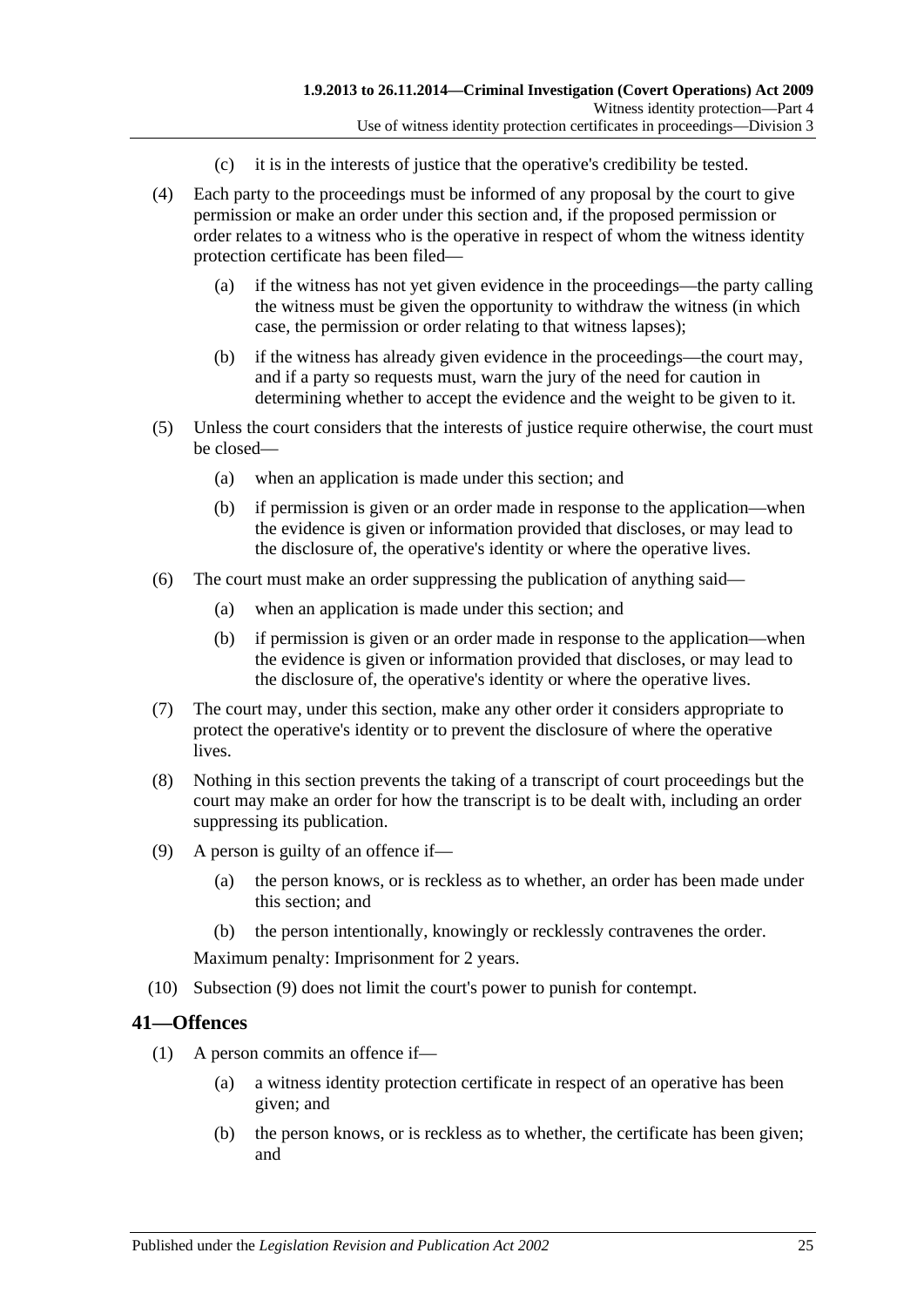- (c) the person intentionally, knowingly or recklessly does something (the *disclosure action*) that discloses, or is likely to lead to the disclosure of, the operative's identity or where the operative lives; and
- (d) the person knows, or is reckless as to whether, the certificate has not been cancelled (whether under this Act or a corresponding law) before the person does the disclosure action; and
- (e) the person knows, or is reckless as to whether—
	- (i) the disclosure action is not permitted under this Act; or
	- (ii) the disclosure action is not authorised under a corresponding law.

Maximum penalty: Imprisonment for 2 years.

- (2) A person is guilty of an offence against this subsection if the person commits an offence against [subsection](#page-24-3) (1) in circumstances in which the person—
	- (a) intends to endanger the health or safety of another or prejudice the effective conduct of an investigation; or
	- (b) knows, or is reckless as to whether, the disclosure action—
		- (i) endangers or will endanger the health or safety of another; or
		- (ii) prejudices or will prejudice the effective conduct of an investigation.

Maximum penalty: Imprisonment for 10 years.

## <span id="page-25-0"></span>**Division 4—Delegation**

## <span id="page-25-1"></span>**42—Delegation**

- (1) Despite any other Act or law to the contrary, the functions of a chief officer of a law enforcement agency under this Part may not be delegated to any other person except as provided by this Division.
- (2) A chief officer of a law enforcement agency may delegate any of the chief officer's functions under this Part (except this power of delegation) to a senior officer of the agency.
- (3) In this Division—

*senior officer* means—

- (a) in relation to SA Police—a Deputy Commissioner;
- (b) in relation to the Australian Crime Commission—
	- (i) the Director National Operations; or
	- (ii) the General Manager National Operations; or
	- (iii) a member of staff of the Australian Crime Commission who is an SES employee or acting SES employee (within the meaning of the *Australian Crime Commission Act 2002* of the Commonwealth) and who holds a position that is prescribed by the regulations for the purposes of this definition.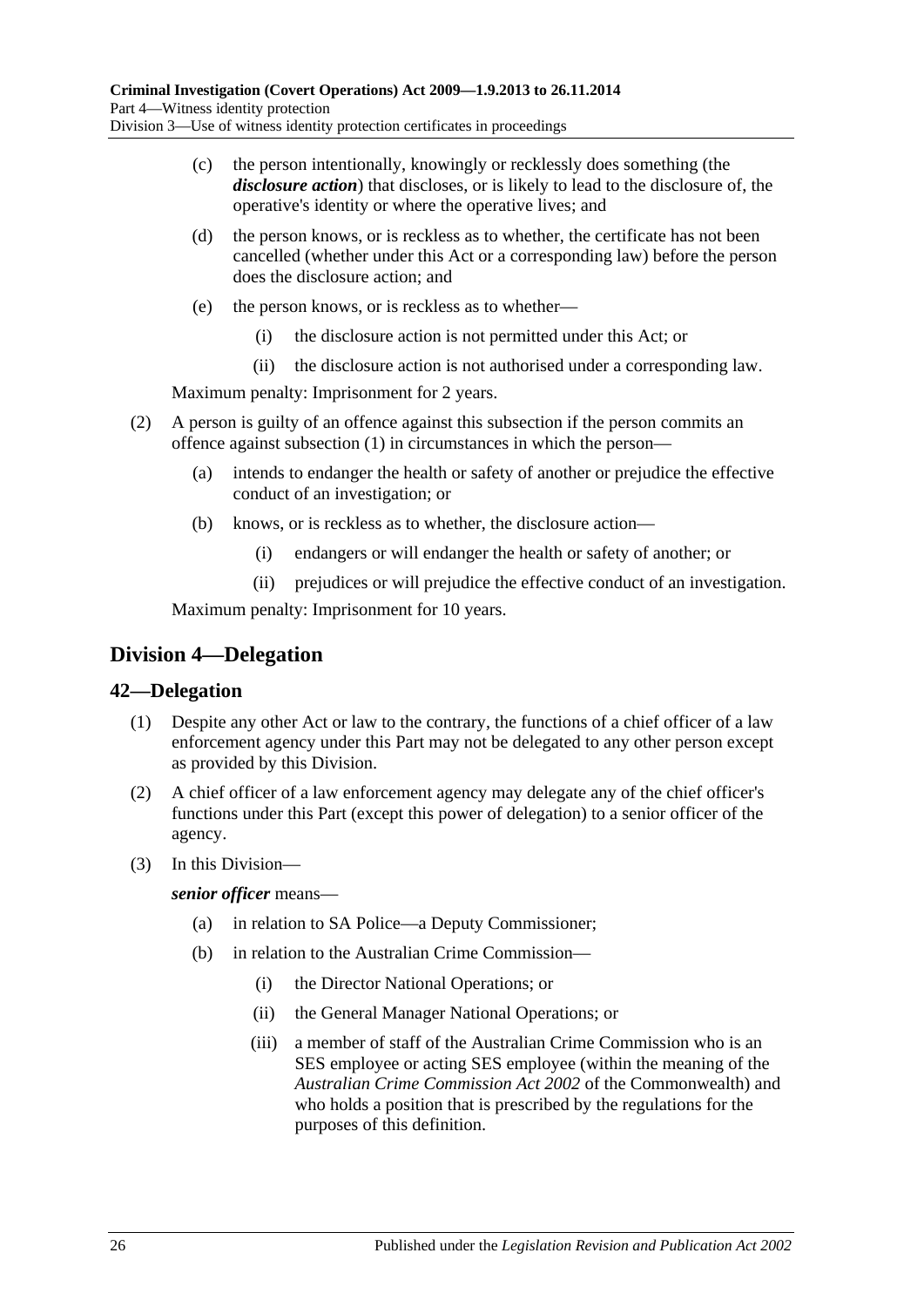# <span id="page-26-0"></span>**Part 5—Application of Act to approvals, authorities or certificates under corresponding laws**

#### <span id="page-26-1"></span>**43—Application of Act to approvals under corresponding laws**

The following provision applies to anything done in this State in relation to a corresponding approval as if it were an approval given under [Part 2:](#page-6-0)

[section](#page-7-0) 5 (Legal immunity of persons taking part in approved undercover operations).

#### <span id="page-26-2"></span>**44—Application of Act to authorities under corresponding laws**

The following provisions apply to anything done in this State in relation to a corresponding authority as if it were an authority granted under [Part 3:](#page-8-0)

- (a) [section](#page-12-3) 16 (Legal immunity of officers of issuing agencies);
- (b) [section](#page-13-2) 18 (Assumed identity may be acquired and used);
- (c) [section](#page-13-3) 19 (Legal immunity of authorised persons acting under authority);
- (d) [section](#page-14-0) 21 (Particular qualifications);
- (e) [section](#page-14-1) 22 (Effect of being unaware of variation or cancellation of authority);
- (f) [section](#page-15-2) 25 (Misuse of assumed identity);
- (g) [section](#page-16-0) 26 (Disclosing information about assumed identity).

## <span id="page-26-3"></span>**45—Application of Act to witness identity protection certificates under corresponding laws**

The following provisions apply (with any necessary modifications) to a witness identity protection certificate given under a corresponding law as if it were a witness identity protection certificate given under [Part 4:](#page-18-0)

- (a) [section](#page-21-3) 37 (Filing and effect of filing of witness identity protection certificate in court);
- (b) [section](#page-23-0) 38 (Orders to protect operative's identity etc);
- (c) [section](#page-23-1) 39 (Directions to jury);
- (d) [section](#page-24-0) 41 (Offences).

# <span id="page-26-4"></span>**Part 6—Miscellaneous**

#### <span id="page-26-5"></span>**46—***State Records Act 1997* **and** *Freedom of Information Act 1991* **not to apply**

- (1) The *[State Records Act](http://www.legislation.sa.gov.au/index.aspx?action=legref&type=act&legtitle=State%20Records%20Act%201997) 1997* does not apply to information obtained under this Act.
- (2) Information obtained under this Act is not liable to disclosure under the *[Freedom of](http://www.legislation.sa.gov.au/index.aspx?action=legref&type=act&legtitle=Freedom%20of%20Information%20Act%201991)  [Information Act](http://www.legislation.sa.gov.au/index.aspx?action=legref&type=act&legtitle=Freedom%20of%20Information%20Act%201991) 1991*.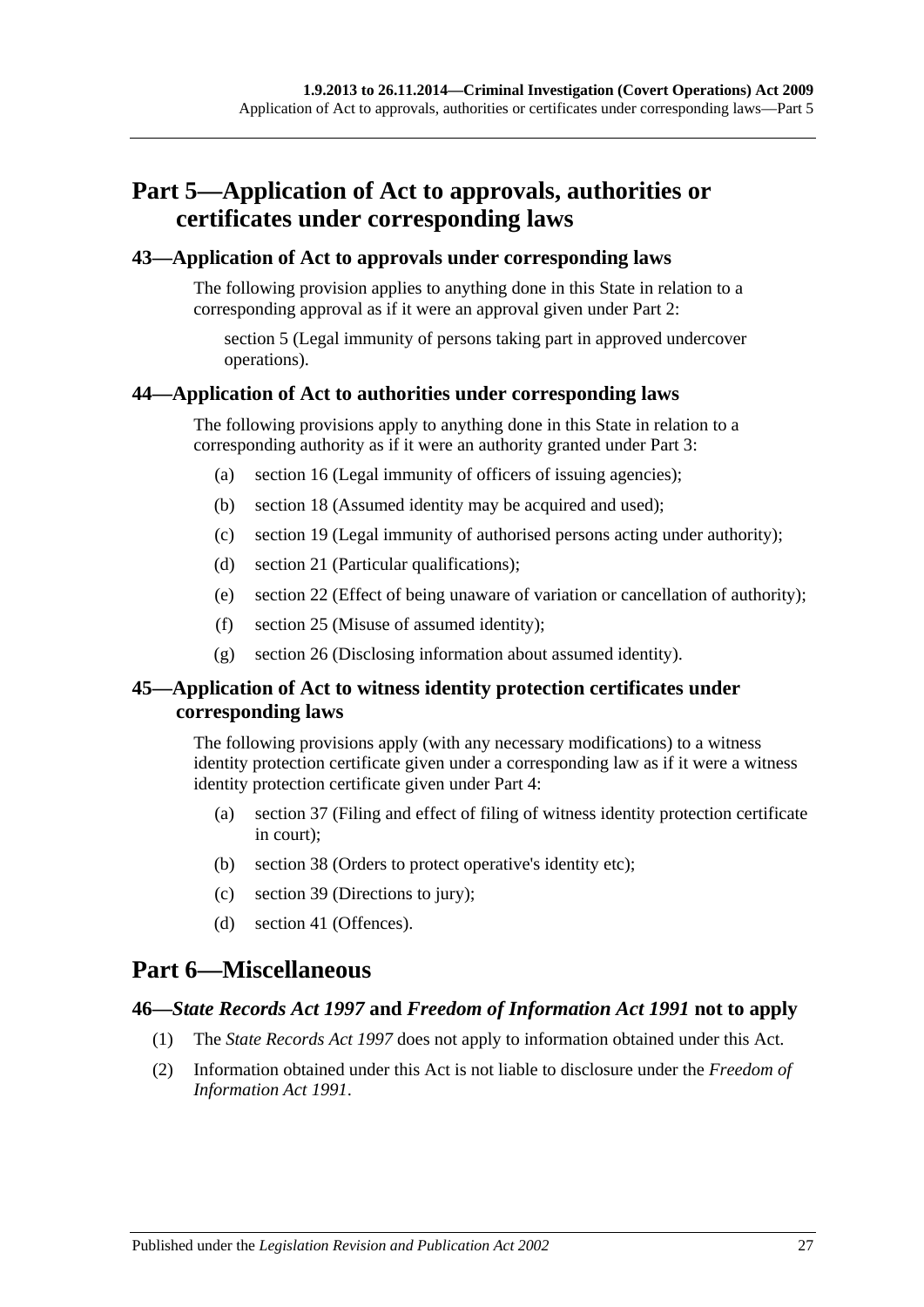## <span id="page-27-0"></span>**47—Annual report**

- (1) As soon as practicable after 30 June in each year, the chief officer of a law enforcement agency must submit a report to the Minister that includes the following information:
	- (a) in relation to [Part 2—](#page-6-0)
		- (i) the classes of offence for which approvals were given or renewed during the period of 12 months ending on the preceding 30 June; and
		- (ii) the number of approvals given or renewed during that period for offences of each class;
	- (b) in relation to [Part 3—](#page-8-0)
		- (i) the number of authorities granted during the period of 12 months ending on the preceding 30 June; and
		- (ii) a general description of the activities undertaken by authorised persons when using assumed identities under this Act during that period; and
		- (iii) the number of applications for authorities that were refused during that period; and
		- (iv) a statement as to whether or not any fraud or other unlawful activity was identified by an audit under that Part during that period; and
		- (v) any other information relating to authorities and assumed identities that the Minister considers appropriate;
	- (c) in relation to [Part 4—](#page-18-0)
		- (i) the number of witness identity protection certificates given during the period of 12 months ending on the preceding 30 June; and
		- (ii) the basis on which the chief officer was satisfied about the matters mentioned in section [31\(1\)\(b\)](#page-18-5) for each certificate; and
		- (iii) if permission was given or an order made under a provision of a corresponding law that corresponds to [section](#page-23-2) 40 in interstate proceedings in which a witness identity protection certificate in respect of a local operative of the agency was filed—details of the interstate proceedings that relate to the permission or order; and
		- (iv) if a witness identity protection certificate was cancelled—the reason why the certificate was cancelled; and
		- (v) if permission was given under [section](#page-21-0) 35—the reason why the permission was given; and
		- (vi) any other information relating to witness identity protection certificates that the Minister considers appropriate;
	- (d) any other information relating to the administration of this Act that the Minister considers appropriate.
- (2) The report relating to [Part 4](#page-18-0) must not include information that discloses, or may lead to the disclosure of, an operative's identity, or where the operative lives, unless the witness identity protection certificate in respect of the operative has been cancelled.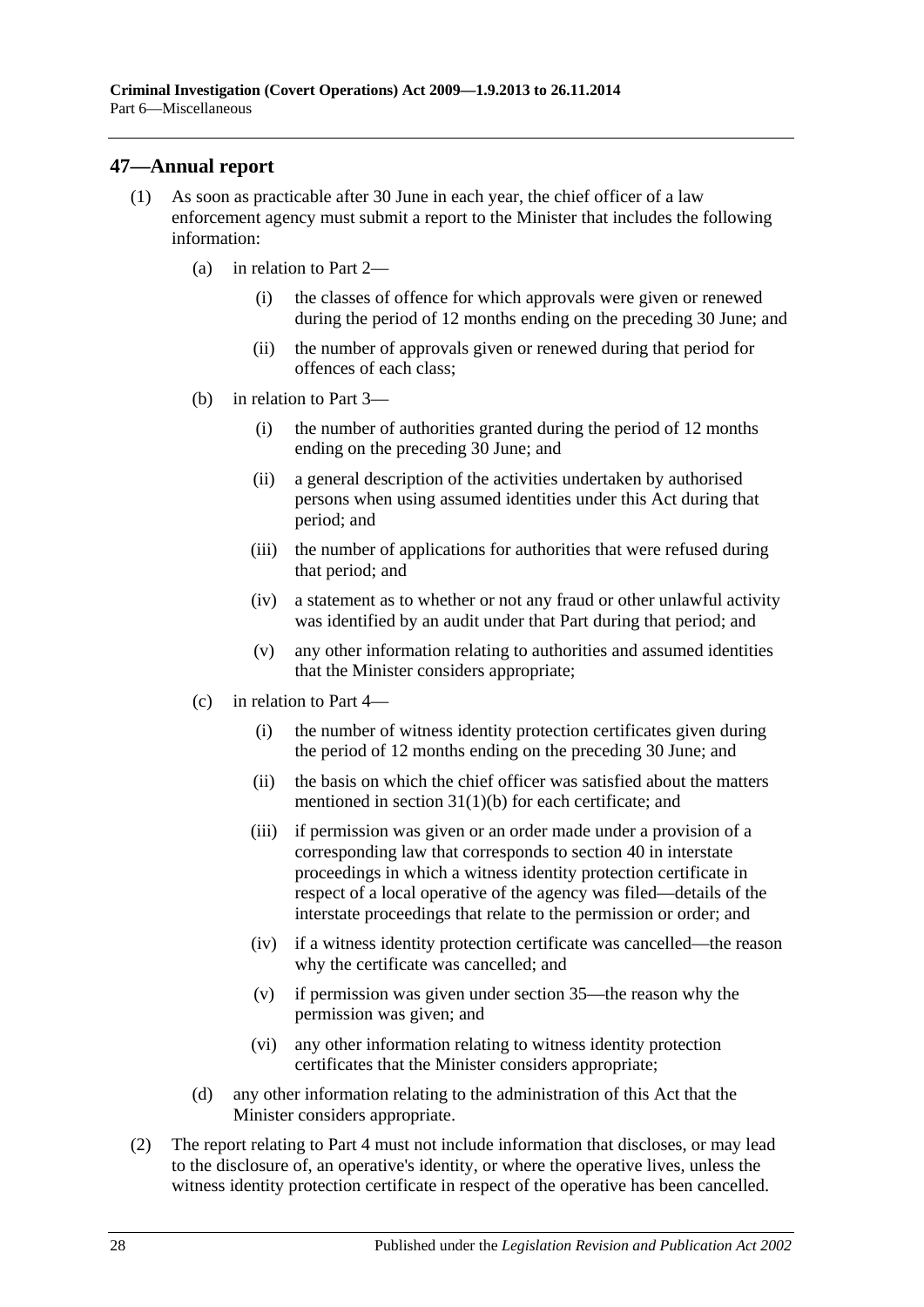- <span id="page-28-5"></span>(3) The chief officer must advise the Minister of any information in the report that should, in the chief officer's opinion, be excluded from the report before the report is laid before Parliament because the information, if made public, could reasonably be expected to—
	- (a) endanger a person's safety; or
	- (b) prejudice an investigation or prosecution; or
	- (c) compromise a law enforcement agency's operational activities or methodologies.
- (4) The Minister must—
	- (a) exclude information from the report if satisfied on the advice of the chief officer of any of the grounds set out in [subsection](#page-28-5) (3); and
	- (b) on or before 30 September in each year—cause a copy of the report to be laid before each House of Parliament.

## <span id="page-28-6"></span><span id="page-28-0"></span>**48—Regulations**

- (1) The Governor may make such regulations as are necessary or expedient for the purposes of this Act.
- (2) Without limiting the generality of [subsection](#page-28-6) (1), the regulations may—
	- (a) be of general or limited application;
	- (b) differ according to differences in time, place or circumstances.

# <span id="page-28-1"></span>**Schedule 1—Transitional provisions**

# **Part 1—Interpretation**

## <span id="page-28-2"></span>**1—Interpretation**

(1) In this Schedule—

*commencement day* means the day on which this Schedule comes into operation.

(2) A reference in an Act, a statutory instrument or any other instrument or document to an undercover operation approved under the *[Criminal Law \(Undercover Operations\)](http://www.legislation.sa.gov.au/index.aspx?action=legref&type=act&legtitle=Criminal%20Law%20(Undercover%20Operations)%20Act%201995) Act [1995](http://www.legislation.sa.gov.au/index.aspx?action=legref&type=act&legtitle=Criminal%20Law%20(Undercover%20Operations)%20Act%201995)* is to be read as a reference to an undercover operation approved under this Act and is to be construed accordingly.

# **Part 3—Transitional provisions**

## <span id="page-28-3"></span>**3—Approved undercover operations**

An undercover operation that was approved under the repealed Act immediately before the commencement day will be taken to be an undercover operation approved under [Part 2.](#page-6-0)

## <span id="page-28-4"></span>**4—Assumed identities**

(1) An authority to use an assumed identity granted in accordance with the policies and procedures of SA Police to a member of SA Police that was in force immediately before the commencement day will be taken, for the period referred to in [subclause](#page-29-1) (2), to be an authority granted under [Part 3](#page-8-0) to use the assumed identity.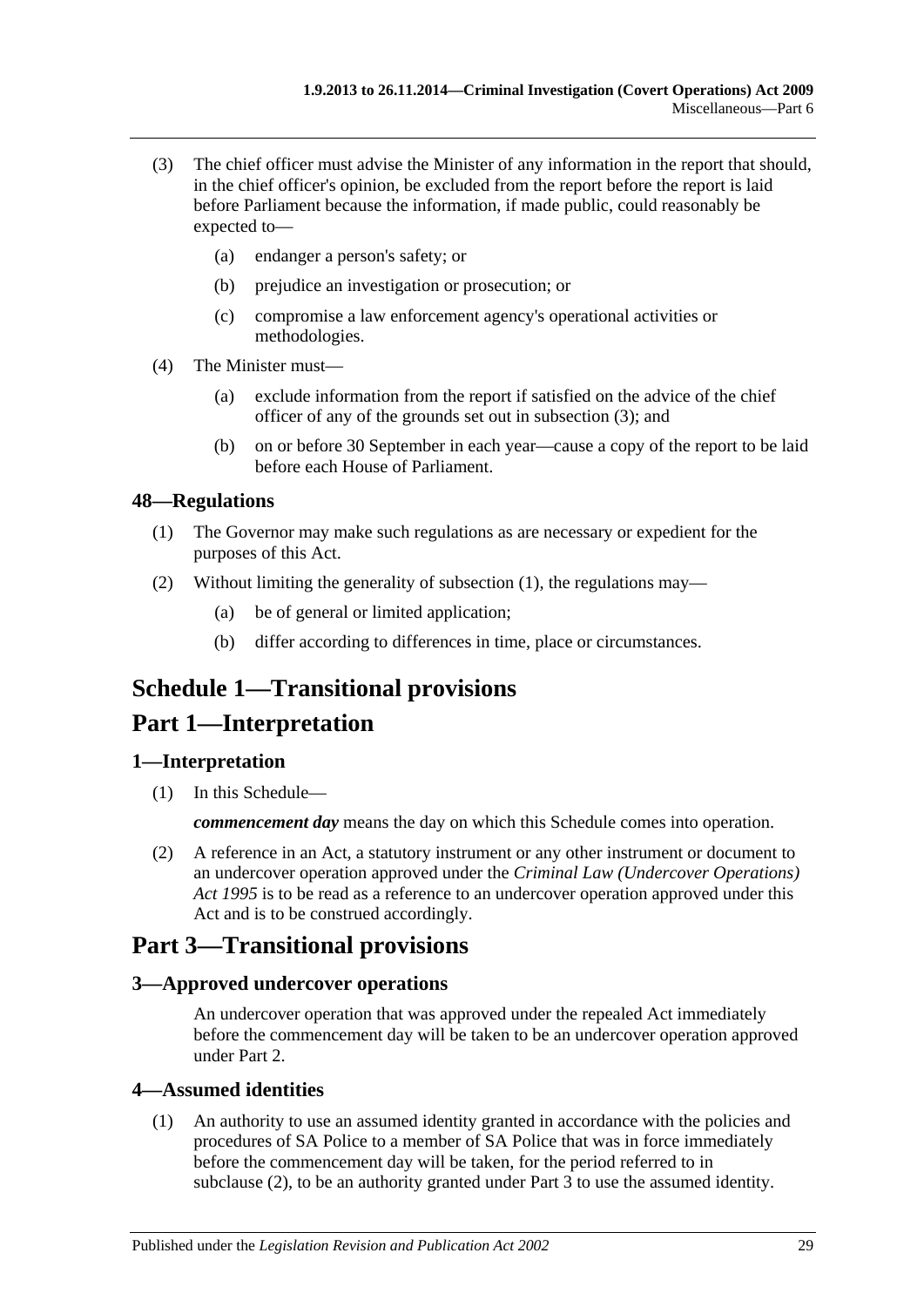- <span id="page-29-1"></span>(2) The period is from the start of the commencement day until the earlier of the following:
	- (a) the day on which cancellation of the authority under [Part 3](#page-8-0) takes effect; or
	- (b) 6 months after the commencement day.
- (3) Nothing in this clause prevents the law enforcement officer from applying for and being granted an authority under [Part 3](#page-8-0) in relation to the assumed identity.
- (4) An authority may be granted under [Part 3](#page-8-0) in relation to criminal activity occurring before, on or after the commencement day.

#### <span id="page-29-0"></span>**5—Witness identity protection**

- (1) A witness identity protection certificate may be given under [Part 4](#page-18-0) in relation to interstate proceedings (within the meaning of that Part) that is commenced on or after the commencement day.
- (2) An interstate witness identity protection certificate may be filed under [Part 4](#page-18-0) in proceedings in this State that is commenced on or after the commencement day.